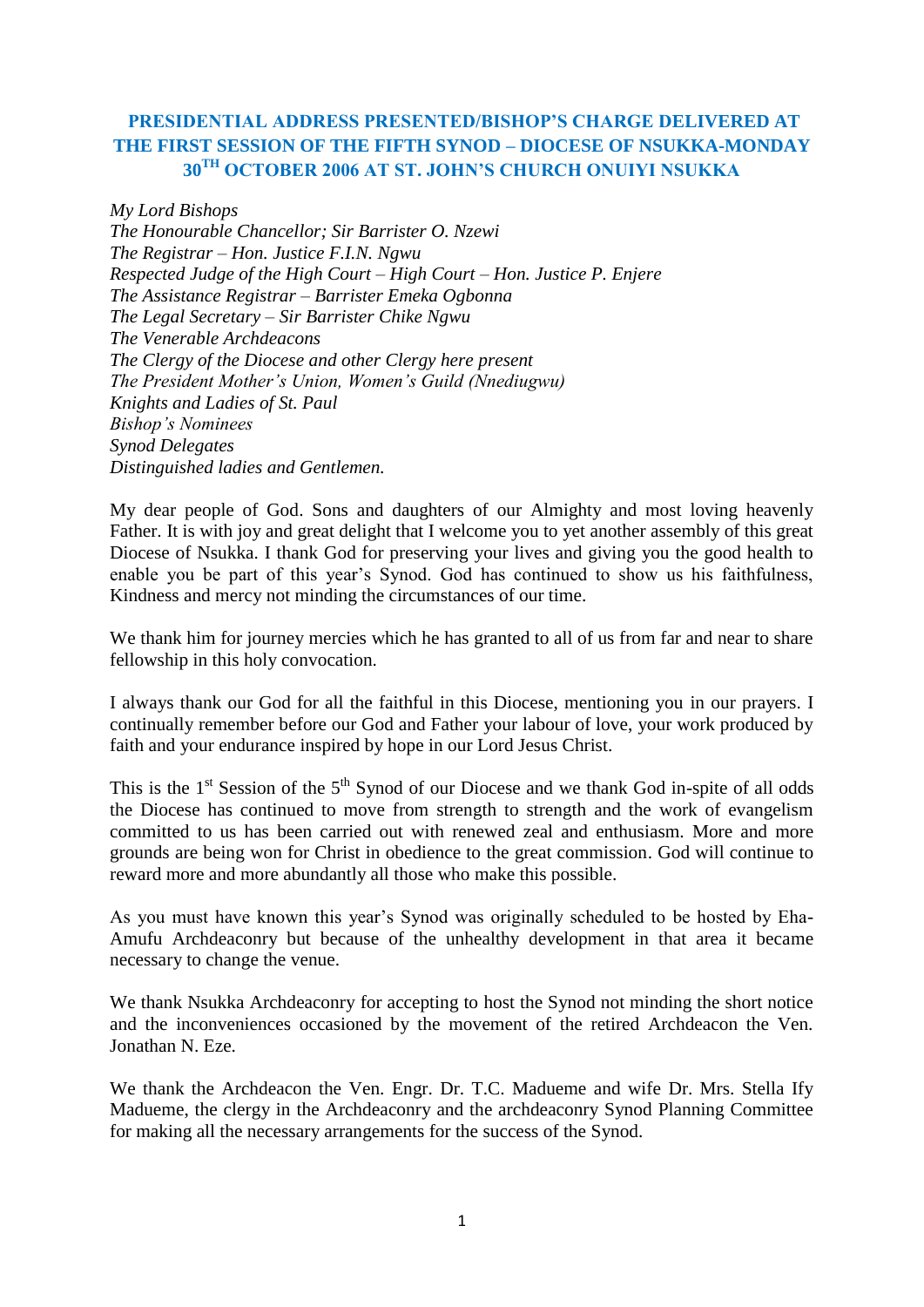We note with great delight all the changes that have taken place since they assumed office in this Archdeaconry. St. John"s Church Onuiyi has been given a face-lift right from the altar to the western door.

Last year's Synod Theme was "Let us rise and build" taken from the book of Nehemiah 2"17. The life and commitment of Nehemiah to the welfare and survival of his people and nation was brought out to us as a challenge. I believe that the lessons learnt from our bible studies based on this topic will continue to lead us in attempting and doing great things for God.

I want to remind us about the four factors that motivated Nehemiah to write his name in gold in the annals of Jewish history.

- (i) Remorse about the failure of his nation to obey the commandments of God which led them to captivity.
- (ii) Risk: He risked his life denying himself the pleasures of the King"s Place in order to save his nation and people. He made a sacrifice.
- (iii) He took resolution to act believing that God would not let him down. God did not disappoint him.
- (iv) He finally rebuilt the walls of Jerusalem, in-spite of all oppositions.

Unfortunately instead of these four positive factors guiding us, some of us decide to take the fifth option which is rebellion, that does no one any good and does not make for progress.

This ungodly and retrogressive attitude was exhibited at Ibagwa during the last Diocesan Women Conference where people decided to rebel against the directives of the church, disgracing themselves and their entire community.

They thought they were wise, but they made themselves fools in the eyes of both strangers and some God fearing people who were present. Our clergymen cannot in all honesty exonerate themselves from what has happened, as all their activities and utterances before the Conference were clearly known. I simply want to remind you of what Paul said in (1 Corinthians 3:17) "if anyone destroys God"s temple, God will destroy him, for God"s temple is sacred, and you are that temple." All enemies of progress must know that nothing can stop the work of God as you will be merely kicking against the bricks.

# **THE GUEST PREACHER**

Let me at this point express our immense gratitude to our preacher in this year's Synod. He is the Most Rev. Ephraim Adebola Ademowo the Archbishop of the Province of Lagos and the Bishop of the Diocese of Lagos. The Most Rev. E.A. Ademowo is a very humble quiet and unassuming Bishop. He is a detribalized bishop and his Diocese is where people from other parts of the country are in reality accepted to work as Pastors without any molestation or intimidation.

As his Secondary School education at Macjob Grammar School, Abeokuta and Boys High School Lagos he attended Emmanuel College of Theology 1969 – 72 where he did his Dip. R.S. And Dip. Th. Then he went to University of Ibadan for his B.A, Hons. 1974 – 77 and Obafemi Awolowo University Ile-Ife for his M.A. He finally has his Ph.D degree. He was the Bishop of Ilesha before being translated to Lagos.

He is married to Oluranti Ademowo and they are blessed with children. We thank him for his inspiring and challenging seromon fo yesterday and I believe that the lessons learnt from it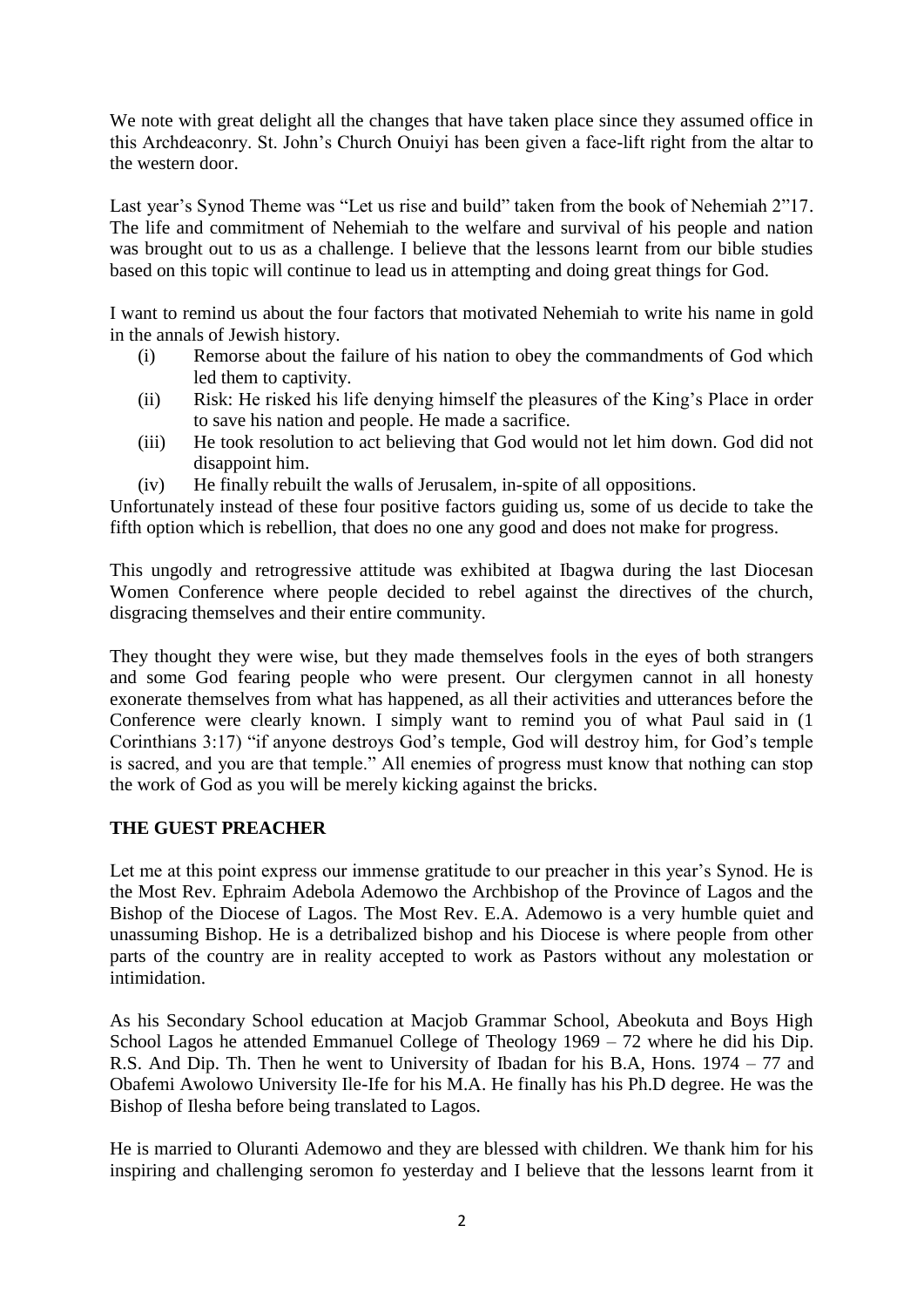will guide all of us in our Christian living and commitment in order to bear fruits in keeping with true repentance.

# **HISTORY OF THE ARCHDEACONRY:**

THE HISTORY OF ST. JOHN"S CHURCH ONUIYI NSUKKA

The establishment of St. John"s Church, Onuiyi started with the vision of the families of Isama Izukanne and Amazue, that is Samuel and Lawrence respectively.

They saw the possibility of organizing the Anglicans, Methodists and the Presbyterians to come together and share a common place of worship. They include those living around Onuiyi Nsukka, Onuiyi Road, Ibagwa Road, Obollo Road, Catering Rest House Road and Junior Quarters, etc. They found that these group of Christians can worship in the Anglican Church if establish, because there was no other Church around the vicinity of Onuiyi Nsukka, Mrs. S. Izukanne was then a member of St. Paul"s Parochial church Committee, from 1970 – 1973. As a member of the Church Committee, he wrote to the St. Paul"s Church Committee, through the Ven. S.A. Eze, the Superintendent, the request was turned down, reason being that if a new Church is opened at Onuiyi, it will reduce the attendance to St. Paul"s Church, Nsukka.

In November 1975, Rev. C. N. Ozoko Paid his first Pastoral visit to Mr. and Mrs. Isama Izukanne. The following men were assigned to look for a place of worship by the Rev. C.N. Ozoko: L. E. Amazue, late Jin Warriso, late Abel Ape and Mr. and Mrs. Isama Izukanne. They went to Mrs. Odua who agreed to allow them use their parlour. But after some days, she sent a message across to Mrs. Izukanne that their family disagreed with her about accommodating the new Church because the Church might claim the building in later years. Mrs. Izukanne now asked the church to start worshipping in their house.

The Church first started on 25<sup>th</sup> January, 1976 in the house of Mr. and Mrs. Isama Izukanne at 7.30 am by the Rev. C.N. Ozoko who came from St. Paul"s Church to conduct the service.

# **MEMBERSHIP**

The first members were 3 men and 4 women, while the rest were children. After one month of service, Rev. C.N. Ozoko selected his Pastor's warden in the person of Mazi L.E. Amazue. The membership of the Church steadily grew as weeks rolled by.

A delegation went to late Owelle of Onitsha, the Right Honorable Dr. Nnamdi Azikiwe led by Dame Dr. Uche Azikiwe, the Rev. C.N. Ozoko and Mrs. Charity Izukanne asking for a space where the Church can worship. The Owelle gave them a collapsed old catering rest house. People worshiped under the mango tree for some weeks before going back to the rest house which had no roof. After the dismantling and clearing, they went back to the old rest house, where they continued until Mrs. Charity Izukanne, Rev. C.N. Ozoko, Dame Dr. Uche Zikiwe and the Ven. S.O Ugwuanyi went back to Owelle to ask that the Church use a section of the Printing Press building for worship because of rainfall. With love the Owelle granted the request. The Owelle requested that the Church should give him one person who will be collecting the key to the Press house and returning it after service.

The first Choir raised to be carrying the Church along were members of Izukanne's family, Amazue"s family, Mrs. Azikiwe"s family, late Jim Warrison, Late Abel Apeh, late Mrs. B.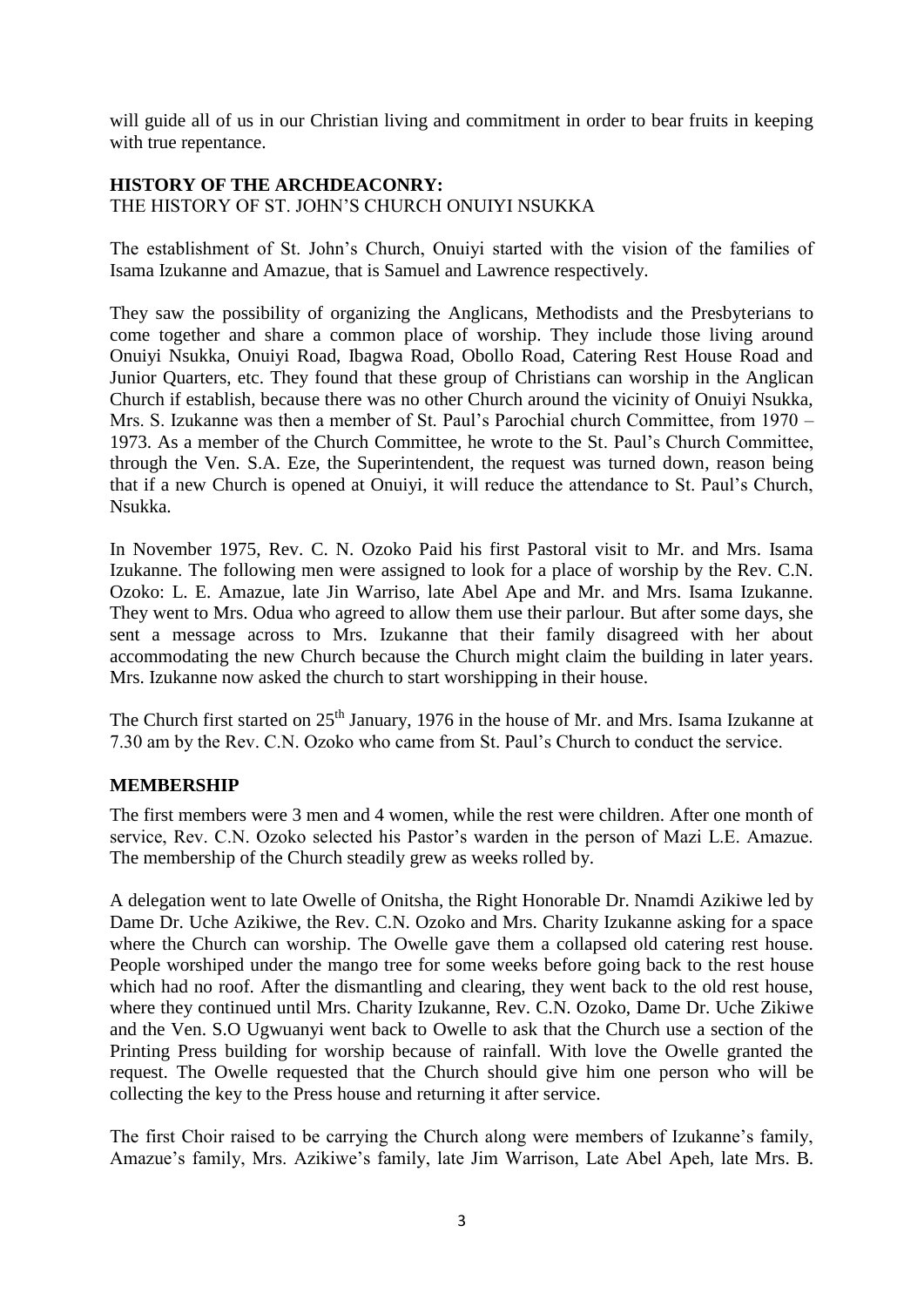Okonkwo, Late A.A. Ota, Mrs. N. Mozube, Mrs. O. Ota, Mr. and Mrs. E.O. L. Onuoha. Mr. and Mrs. Wilson Ewenike, Mrs. E. Akins, Mrs. Chima and Mr. J.K. Nwuguru.

As the member were increasing, the first church Committee was inaugurated and called All-Purpose Committee because it included all men and women in the Church for the year 1976. The first Choir Master was appointed in the person of Mr. Emma Odo for the period of 1977 – 1984, it was at this level that the members prayed and named the Church. St. Paul"s Annex and later renamed it – St. John"s Anglican Church Onuiyi Nsukka.

The first Harvest Committee Chairman elected by the church was Mr. E.I. Onuoha in 1977. Mr. S.C. Asoh was the first people's Warden, Mr. P.O. Anochie was the second Pastor's Warden 1985-1996, while Mr. S.I Erumole was the second People"s Warden 1985-1996.

When the Rev. C.N. Ozoko gained admission into the University of Nigeria Nsukka, the Ven. S.O. Ugwuanyi asked the Church to appoint a man and a woman who will be representing the St. Paul"s Annex in the St. Paul"s Church Committee. Mazi L.E Amazue and Mrs. Charity Izukanne were appointed to do this for one year 1978. The first elected members of the Church Committee were Mr. and Mrs. Izukanne, Mr. and Mrs. Amazue, Dame Dr.Uche Azikiwe, Mr. A .A Ota, Mrs. Namoni Mozube, Mr. E. I. Asoh and Mr. P.O. Anochie.

From 1976-1992, Mrs. Charity Isama Izukanne was the leader of St. John"s Women Group. She was the Moses of St. John"s, she was going to Zik from time to time and actually persuaded him to give the building and the premises to the church. Eventually, Zik gave the building as an offer to God through the Rt. Rev. G.N. Otubelu of Enugu Diocese, now late.

From October 1977 when the Rev C. N. Ozoko gained admission into university of Nigeria, Nsukka until 1979, St. Paul"s Church was sending preachers to Onuiyi but the rest of the church work rested on Mazi.L.E. Amazue, until Mr. O. Uzor, the catechist, was sent from St. Paul"s church from 1979-1989.

The following Reverends were equally posted to this church since 1990:

- 1. The Rev. G.N. Ugwu 1990
- 2. The Rev. E.O. Chinwuko 1991
- 3. The Rev. B.O I. Ilo and the Rev. Dr. N.S. Nwigwe 1995
- 4. Late Ven. D.O. Ogbonna, the Rev. Thanks-God Chigbo and the Rev Dr. Obi Maduakor 1996 – 1997.
- 5. The Rev. Steve N. Dimelu July 1996 July 1999, 2002 2005.
- 6. The Ven. E.I Onah 1999.
- 7. The Rev. Dr. E.E. Idike 1999 Date, the Rev. Ekene Eze July 1999 December, 1999.
- 8. The Ven. J.N. Eze 2000 June 2006.
- 9. The Rev. Paul A. Odoh 2000 2001
- 10. The Rev. David Nwede July 2003 July 2004
- 11. The Rev. N.U Ezema July 2004 July 2005
- 12. The Rev. M.L. Nnamonu 2005 Date
- 13. The Ven. Engr. Dr. T.C. Madueme 2006 Date.

#### **SOME IMPORTANT EVENTS THAT HAPPENED WITHIN THESE YEARS:**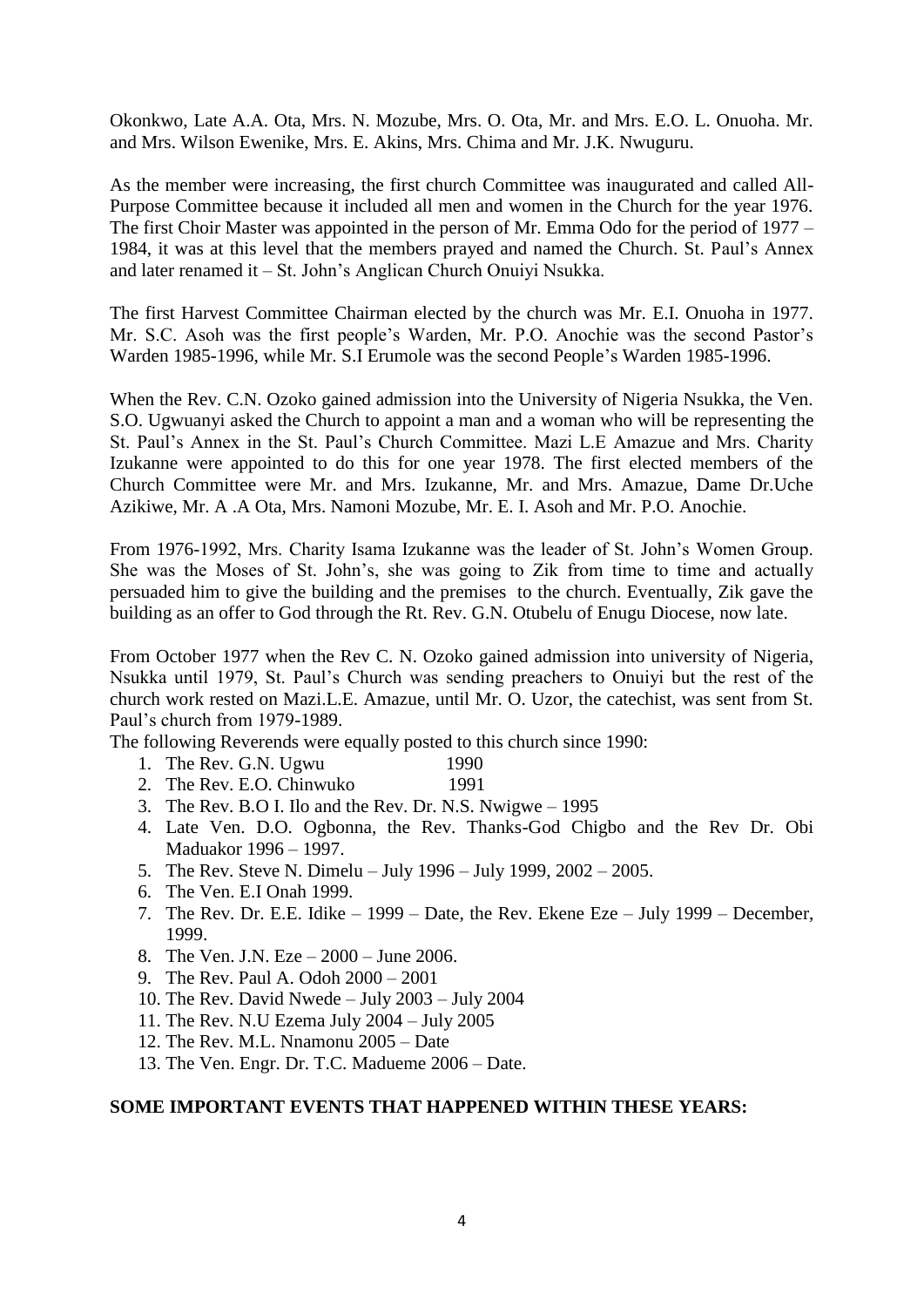In 1984, Late Rt. Honourable Dr. Nnamdi Azikiwe, the Owelle of Onitsha, formally and generously handed over, as donation, to the Anglican Diocese of Enugu, both the building and the premises of the Church through his Lordship, the Rt. Rev. G.N. Otubelu.

In November 1988, on his 84<sup>th</sup> Birthday Celebration at St. John's Anglican Church, Onuivi Nsukka, he also generously donated the sum of  $\text{\#}50,000.00$  to the Church for renovation of the building.

In 1990, the foundation of the Church Parsonage was laid by the Ven. S.O. Ugwuanyi, the 1<sup>st</sup> Archdeacon of Nsukka Archdeaconry in the presence of the resident Priest Rev. G.N. Ugwu and some members of the church Committee.

In 1993, the Parsonage was decked and put in a habitable condition by a good philanthropist.

On May 14<sup>th</sup>, 1995 St. John's Church, Onuiyi and St. Andrew's Church, Orba Road, Nsukka were lifted up as St. John"s Parish with the Rev. B.O.I Ilo, being the first Superintendent.

In 1996, the St. John"s Anglican Church was made an Archdeaconry headquarters by the Rt. Rev. Dr. J.C. Ilonuba, the Late Ven. D.O. Ogbona, being the first Archdeacon to be there. During the timeof Rev. S.N. Dimelu, the small Church Hall was built for the children to have their services in 1996.

St. Johns' Church, Onuiyi hosted the 9<sup>th</sup> Annual Diocesan Women's Conference on the Mothers' Union and Women's Guild from Thursday  $12<sup>th</sup>$  September to Sunday  $15<sup>th</sup>$  2002. The Conference had as its theme "Fight the Good Flight of Faith". (Timothy 6:12).

On April 23rd, 2006 during a very colourful divine service, the Ven. Engr. Dr. T.C. Madueme was installed as the 5<sup>th</sup> Archdeacon of Nsukka Archdeaconry at St. John's Church Onuiyi Nsukka by his Lordship, the Rt. Rev. Dr. J.C. Ilonuba (JP), Bishop of Nsukka Diocese.

# **EMMANUEL ANGLICAN CHURCH, ALOR-UNO:**

The Church was founded in the year 1927. It was established through the help of the then traditional ruler of Alor-Uno, Nsukka. It was when his Royal Highness Eze Omeje Ugwuanyi wanted to erect the first upstairs in Alor Uno as his palace that he sought the help of Enyi brothers who were Sawyers and carpenters. The Enyi brothers in course of their work at Enugu Ngwo has come in contact with the Anglican Church under Rev. Ejindu and have become members. The Church was then known as Church Missionary Society (CMS).

When the Enyi brothers started work at Eze's Palace, They observed Sunday worships every Sunday. They sang and prayed and did not do any work on that day. This continued for some times and Eze Omeje Ugwuanyi Idike Amoke took interest in this their worship and wanted the Church to take off with his people as members. The Enyi brothers helped the Eze to get in touch with the superintendent, Rev. Ejindu at Enugu Ngwo. The Eze negotiated with the Pastor who assured him that a residential teacher will be posted to Alor-Uno. Eze Omeje Ugwuanyi later paid a deposit of Eight Pound (8) being the serving teacher's salary. Mr. Joseph Eze from Nachi in Udi was posted as the first teacher. The church started near Eze"s Palace and was later relocated to Ala Itakwuna which is the present site. It was an evil forest. The early converts were the following: Late Mr. Abraham Eze

Late Mr. Zacheus Ugwu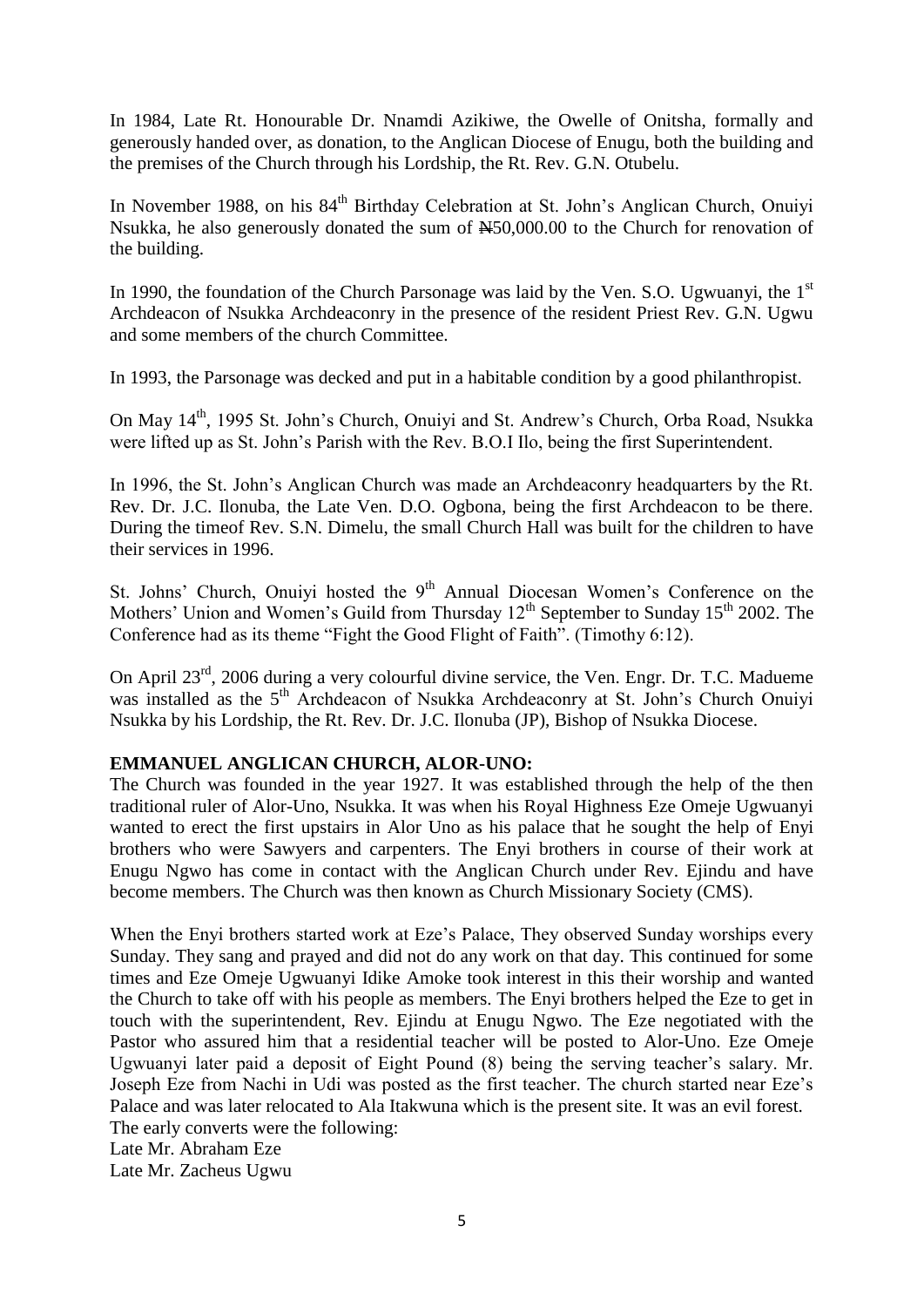Late Mr. Christian Ezema Late Mr. Margaret Eze Late Mr. Docas Ajibo and others.

The Church from here spread to other parts of Old Nsukka Division – Nsukka, Edem, Ibagwa-Ani, Obukpa, Enugu-Ezike, Iheakpu, Ovoko, Old Isi-Uzo, Uzo-Uwani and Igbo-Etiti.

#### **Some of the early teachers were:**

- 1. Mr. Joseph Eze
- 2. Mr. Agbasi Harrison
- 3. Mr. O J. Edeoga
- 4. Mr. Dan Obi
- 5. Godwin Obetta.

#### **The priests that have served in the church area are as follow:**

| $\sim$ 100 $\mu$ | $1991 - 1994$                                                                                                                                                                                |
|------------------|----------------------------------------------------------------------------------------------------------------------------------------------------------------------------------------------|
|                  | $1994 - 1995$<br><b>All Street</b>                                                                                                                                                           |
|                  | $1996 - 1998$                                                                                                                                                                                |
|                  | 1999                                                                                                                                                                                         |
| $\sim 100$       | $2000 - 2004$                                                                                                                                                                                |
| $\sim 100$       | $2005 - Date$                                                                                                                                                                                |
|                  | 1. The Rev. Walter Ezeilo<br>2. The Rev. Felix Nwani<br>3. The Rev. Canon Obiora E. Chinwuko<br>4. The Rev. Canon M.O Nwobodo<br>5. The Rev. Canon L.N. Ngwu<br>6. The Rev. Canon J.C. Urama |

The Church has grown in strength, spiritually and educationally. It has medical Doctors, University Lecturers, lawyers and businessmen and women. The church has Hon. Member including our Mayor, Hon. Lydia Nkechi Omeje (JP). The Church also has Knights and Ladies to its credit.

#### **ST ANDREW'S ANGLICAN CHURCH, IBAGWA-ANI, ALOR-UNO PARISH**

The church was planted in the year 1928 through the help of late chief Ugwuoke Oloto the then traditional ruler of Ibagwa-Ani. Others who assisted him were Chief Ugwuoke Omada and Chief Eze Nwiyi. The Church started at Late Chief Ugwuoke Oloto compound with about thirty converts. When late Reved. Asiekwu was posted to Nsukka as the Priest in charge, he led a delegation that met with Chief Ugwuoke Oloto for the acquisition of the present site and reduction of some evil traditional practices. The first teacher posted to his Church was Mrs. James Ebede from Udi 1928 – 1930. Others followed but by 1946 up to 1950 there was no teacher at this Church and it suffered a serious setback. This set back is still affecting the church now as it has not grown to full maturity. The serving Priest Rev. Emmanuel Agbowo is the first Priest in this Church.

#### **CHRIST CHURCH, EZIANI:**

This Church w was the  $3<sup>rd</sup>$  off-spring of the first C.M.S. Church which was brought to Obimo Town in 1930 through the effort of Late Mr. David Ugwuoke. Late Mr. David Ugwuoke got the Church from the resident Priest at Nsukka, the Rev"d Asiekwu (now Venerable). The first church was built at Umuayiko village and it was called. St. Bartholomew"s Church, Obimo 1. After some time it has an off-spring at Akachelle Obimo West of Obimo town, about 10km from the church. It was called C.M.S. Church Obimo 2. On December 4<sup>th</sup> 1932, Mr. Abraham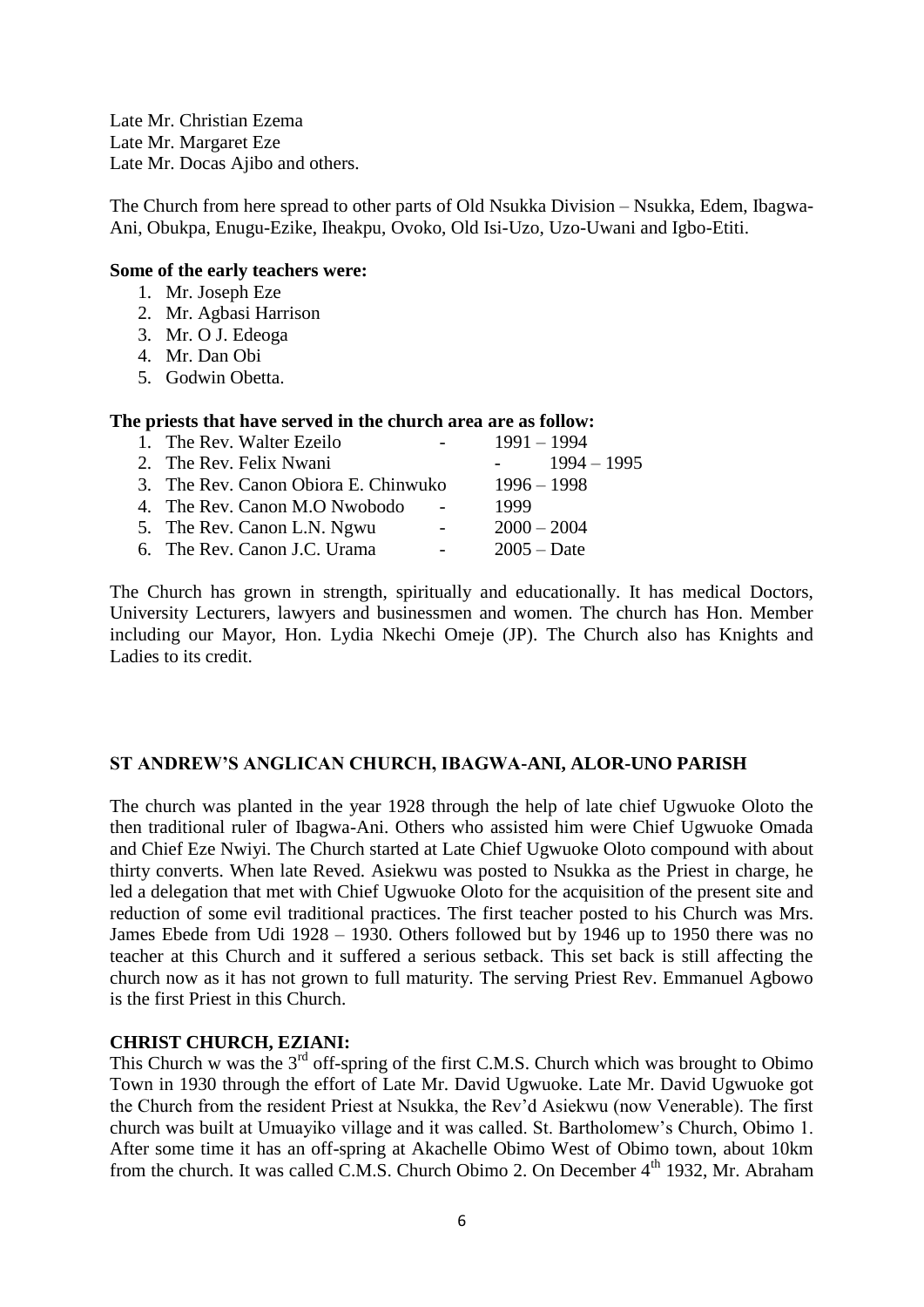ugwu Idu, a native of Enuagu Obimo Church as it was then called, broght the C.M.S. Church Eziani. It was then called C.M.S. Church Enuagu Obimo 3, which is now called Christ Anglican in Eziani, had her first persecution in 1939. It was closed down for inability of the members to maintain the teacher, in-charge of the Church.

In the same year, the Roman Catholic Church came into the town and would have taken over the property of the C.M.S., if not for the prompt intervention of the court.

The RCM members confronted the C.M.S members by building a Roman Catholic Church very close to the C.M.S. Church. This action by R.C.M. Church members was unbearable by the C.M.S members. It resulted into a court case. The C.M.S members won the case. The Roman Catholic Church were ordered by the Court to removed their church building and build it at distance from that of the C.M.S Church. And it was done so. Another case decided by the Court was about sharing the assets of C.M.S. Church members between the runaway Roman Catholic Church members, i.e. those who broke away from the C.M.S Member should get no share since they had joined a new church of their own when the C.M.S Church was collapsed. Later on the Roman Catholic Church was closed down for lack of members up to this day.

Recently also, some disgruntled members from Christ Church pulled away to become founders of other denominations in this town. Between 1970 and 1980, there sprang up three other churches in Eziani, namely: the Ascension Church, the Assemblies of God Church and the Apostolic Church. Each of these churches is trying by all means to grab as many as she could, from weak members of the Anglican Church.

But despite all these challenges, Anglican members forms the 70% population of the town. It was from the Christ Anglican members that built the only Elementary School in this town. The members are strong in their faith and try always to win unbelieving souls to Christ.

Between these periods in review, the first Church Teacher to be in charge of this church was Mr. Francis Nwaeze, a native of Aguleri in Anambra State. Since this Church began, it has more than twenty-seven church teachers, sometimes a church teacher and sometimes a school teacher doing both the work.

On 16<sup>th</sup> February, 1992 when Edem Parish was inaugurated, Christ Church Eziani willingly excised from obimo group of Churches and joined Edem Parish.

On January, 1996, Theophilus N. Onah was posted to the Church as Church Teacher. On  $7<sup>th</sup>$ July, 1996, he was made a Deacon and was retained as the first Priest of the church. From that year, many other Priests has been serving the church, viz:

| The Rev. L.N. Eze           | $\sim$                   | January - December 1998            |
|-----------------------------|--------------------------|------------------------------------|
| The Rev. Canon C.A. Onyechi | $\sim 100$               | January 1999 – December 2002       |
| The Rev. E.C. Agbowo        | $\overline{\phantom{a}}$ | January 2003 - July 2004           |
| The Rev. IK. C. Ezeja       |                          | July 2004 and presently in charge. |

#### **EDEM-ANI PARISH**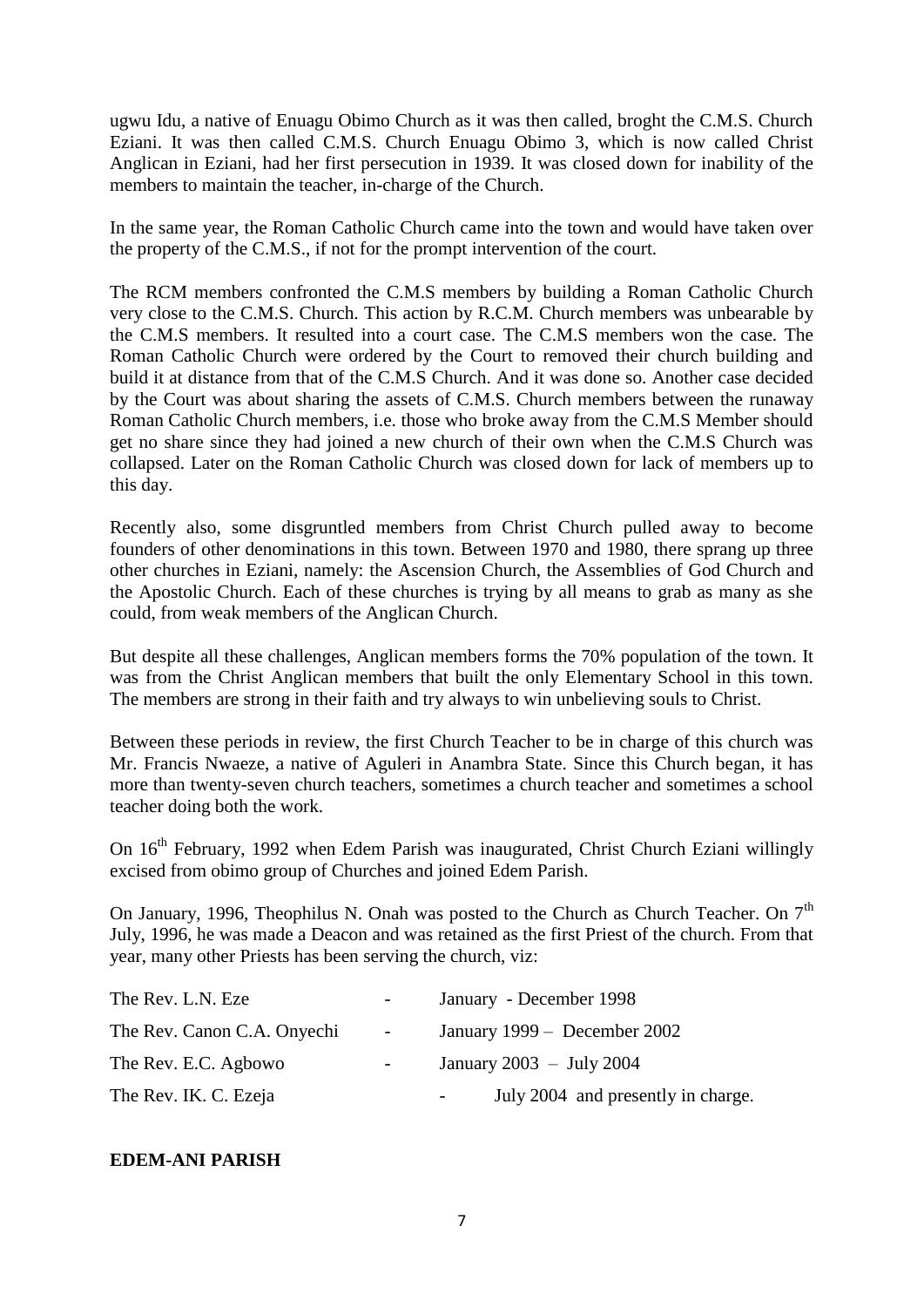The entrance of Anglican Church popularly known the Church Missionary Society (C.M.S) into 1930. The Rev. A.Asiekwu and his team of Catechists and Church Teachers arrived at the palace of late Chief Ugwu Asogwa Ozoko, of Umuchagwu Edem-Ani, the father of Ven. C.N. Ozoko (Rtd), who warmly welcomed them. Chief Ugwu Asowa Ozoko, one of the Warrant Chiefs in Nsukka Divions then, was with other chiefs for settlement of cases in his palace when the Rev. A. Asiekwu addressed the crowd.

Chief Ugwu Asogwa Ozoko welcomed the message with enthusiasm which made Rev. A. Asiekwu to request for a larger crowd to whom he would sell his message. Through the services of town criers Chief Ozoko invited the people and Rev. Asiekwu preached a sermon to them which moved the crowed to accepted and believe the gospel. Following this acceptance, the Rev. A. Asiekwu told them that they would need a place of worship, a School Teacher who would be paid and housed by the people. Chief Ozoko offered his general council hall in his palace for church and school services and also accepted to pay the teacher. Rev. Asiekwu thanked the Chief and requested him to choose one of the catechists in his team of work in Edem-Ani. The Chief chose Mr. Simon Ebede, who then became the first teacher in St. John"s Church, Edem-Ani in 1930.

# **THE EARLY CONVERTS THEN WERE:**

Late Mr. Charles Ozoko, Mr. Philip Asogwa, Mr. James Ezema, Mr. Job Asadu, Mr. Samuel Amoke, Mr. Aruogu Nwayogu, Mr. Albert Ugwuda, Mr. Abraham Ugwuda, Mr. Lazarus Ugwuda, Mr. Albert Ugwuda, Mr. Abraham Ugwuda, Mr. Lazarus Ugwuda, Mr. Moses Ogbu, Mr. Israel Okoro and Elder Gabriel Amoke the only surviving member of the early converts. These people were all baptized by the Rev. A. Asiekwu.

The School was later moved up from the palace of Chief Ozoko to Onu Nshi Odiete in the present Obinagu Owerre where make shift church services were held in search of converts in 1935. However, due to long distance trekking and considering the fact that all the converts were from this valley part of Edem-Ani, a new location was sought, again Chief Ugwu Asogwa Ozoko donated his piece of land for the siting of both the Church and the School. This made Mr. Ebede, the teacher to bring down the church and the school to the present site where St. John"s Church, Edem-Ani was built. Since then, the church has continued to grow in strength and spiritual attainment.

Mr. Ebede and his teacher of successors including Mr. Charles Esom, Mr. Simon Mgbohere and a host of others worked as both Catechists and school Teachers between 1930 and 1960.

Other workers after Mr. Ebede and his team were:

| Mr. Vincent Ugwu       | 1961          |
|------------------------|---------------|
| Mr. W.C. Ani           | 1962          |
| Mr. Samuel Eze         | 1963 - 19064  |
| Mr. Godfrey Ajibo      | 1965 - 1972   |
| Mr. Isaac Alio         | 1972 - 1974   |
| Mr. Joseph C. Ogbodo   | 1974 - 1976   |
| Mr. Romanus Odo        | 1976 - 1978   |
| Mr. Emmanuel Okoro     | 1978 - 1985   |
| Mr. Jonathan Nwadinobi | $1985 - 1987$ |

Rev. Now the Ven. Benjamin O. Nnaji February 1988 January 1992 was the Priest to serve in St. John"s Church. Edem-Ani.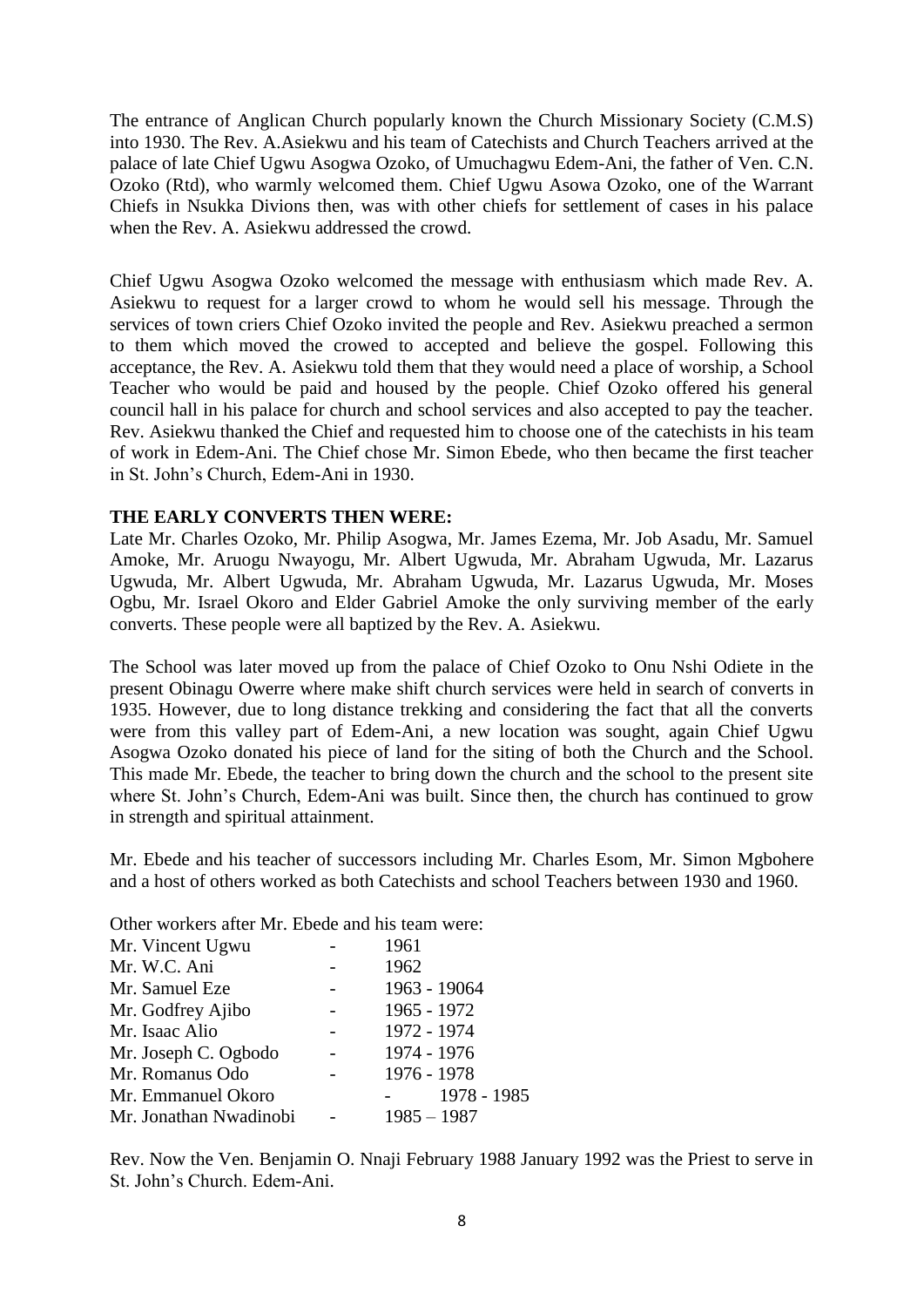The Church was upgraded to a Parish status in 1992 by the late Bishop Emeritus, the Rt.Rev. G.V. Otubelu and was inaugurated on Sunday 16<sup>th</sup> February, 1992, with Rev. now the Ven. Emmanuel Ifeanyichukwu Onah as the first Parish Superintendent. Other Parish Superintendents after the Ven. Onah are: The Rev. now Ven. B.C.D. Diara – January 1995 – January 1996 The Rev. now Ven B.O.L Ilo – January 1996 – January 2001. The Rev. Canon now Ven. G.U Nnamani – January 2001 - January 2003 The Rev. Can E.E. Ugwu – January 2003 – January 2005 The Rev. Canon L.N. Ugwu – January 2005 to date The Church has also produced four indigenous Priests as follows The Ven. C.N. Ozoko (Rtd) The Ven. J.N. Eze (Rtd) The Rev. Samuel Ajibo (Rtd) Late Rev. Samuel Ayogu The Church is currently building a new personage. To God be the glory.

## **ST PETER'S CHURCH EDEM-ENU (OZZI-EDEM):**

The establishment of C.M.S mission in Edem-Ani in 1930 through the effort of Chief Ugwu Asogwa Ozoko, the father of Rt. Ven. C.N. Ozoko motivated some enthusiasts in Ozzi-Edem to request for the introduction of C.M.S mission in Edem-Enu in 1933. Late Messrs Onyishi Ugwuohe, Asogwa Nwonah Iyanyi, Omeje Nwagbu, Amokeja Ezema, Oke Nwa Ezeanyi and Ugwuta Nwajibo encouraged Rev. A. Asiekwu to plant the Church in Edem-Enu

St. Peter"s Church, Edem-Enu (Ozzi-Edem) was planted in April 1933 with Mr. Johnson Akwuba as the first catechist/Teacher. Then Amamkpume villa was used as the Church/School house. The first converts were Isaiah Ajibo, Gabriel Ajibo, John Okeh, Joseph Oke, David Ugwoke, Lazarus Ugwoke, Ani Nwonah, Ezeja Nwonah, Ezugwu Nwaze, Benice Ugwu Serah Ugwoke, Ugwu Amoke etc.

The Church house was moved from Amamkpume villa to ikpogwu, the centre of Ozzi-Edem.

The Church was moved down to the present site seven years later with Chatechist Okide who administered it till 1941 when the authority closed the church/School for nonpayment of Church Assessment. The Church remained closed till 1957 when Late Chief Gabriel Ajibo, Stephen Okuli and Mr. Godfrey Ajibo employed Mr. Silas Asogwa of Ovoko as the Church Teacher. Therefore the teacher was paid by members.

The closure of the church made many of the converts to be absorbed by St. Dominic's Roman Catholic Church inOzzi-Edem. The few faithful strived and continued to evangelize. Thereafter the church authority sent Catechist Ezenwa of Udi to man the church in 1959 and it continued thus:

| Ezenwa              |                          | $1959 - 1962$                 |
|---------------------|--------------------------|-------------------------------|
| Ene                 |                          | $1963 - 1964$                 |
| Michael Atta        |                          | $1964 - 1965$                 |
| Chief Gabriel Ajibo | $\overline{\phantom{a}}$ | $1965 - 1972$                 |
| Philip Aneke        |                          | $1972 - 1975$                 |
| Clement Ajima       |                          | $1976 - 1978$                 |
| R.A. Orji           |                          | February 1978 – December 1978 |
| Chief Gabriel Ajibo |                          | $1979 - 1980$                 |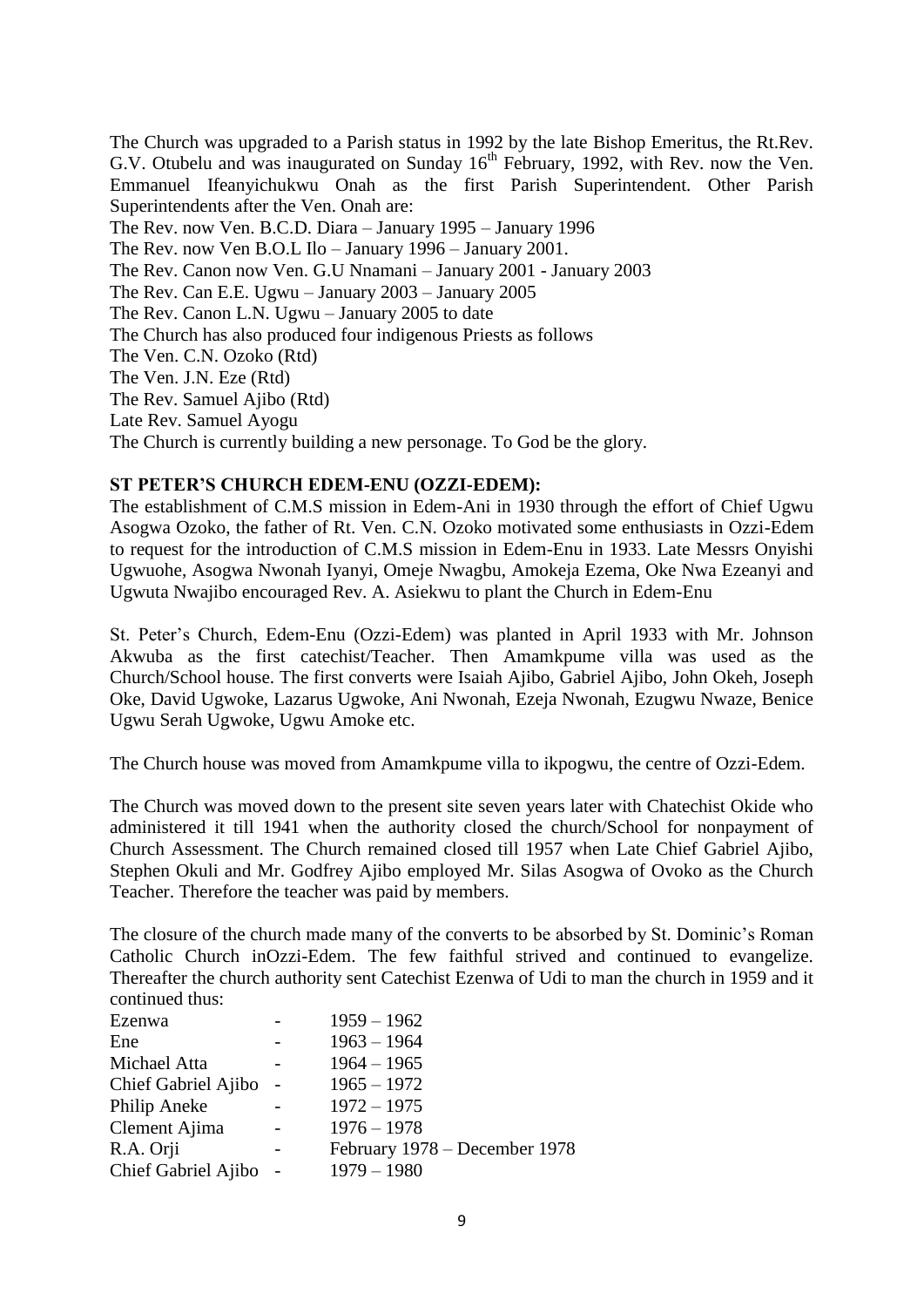Clement Ajima - January 1981 – April 1987 Johnson Aba - May 1983 – April 1987 Emma U. Omeje - May 1987 – January 1990 Thomas Itodo - February 1990 – December 1991. Frank Ilo (now Rev) - January 1992 – December 1993 Chinedu Onah (now Rev. Canon) January 1993 – July 1994 Gabriel C. Ajiobo (Jnr) August 1994 – December 1995 Johnson Ugwu - February 1994 – December 1997 Clifford Ugwuanyi - January 1998 – December 2002 Emmanuel Ogbochie - January 2003 – December 2005 Luke C. Eze - January 2006 – August 2006 The Rev. Joel Ogbu - Sept. 2006 – Date Rev. Joel Ogbu is the first and only resident Priest in St. Peter"s Anglican Church. Edem-Enu. However, the Church has got three indigenous Priests viz: The Rev. Canon W.E. Ezechukwu The Rev. Samuel E. Ezemma The Rev. Emmanuel Chidi Ezechukwu

The members are now building a permanent Church house hence they have been worshipping in school building. By God"s grace the members are increasing in both leaps and bounds.

#### **OKPUJE PARISH:**

ST. PETER"S CHURCH, OKPUJE:

Christianity came to Okpuje in the year 1928 through Mr. John Ezinwa, A Tailor/Timber Sawyer from Awka, and an Anglicans by faith. He settled at Okpuje for a business and was able to approach and convince the then eze Okpuje, Chief Obute Ayogu on the need to establish. C.M.S. Church and School in Okpuje.

Chief Obute Ayogu accompanied Mr. John Ezenwa to Nsukka to see Rev. Asiekwu, the Priest in charge of St. Paul"s Church, Nsukka Zonal group of Churches. That same year, 1928, Rev. A. Asiekwu posted Mr. Illoanyasi as the first Church teacher, and they first worshipped inside the Chiefs meeting Hall at Ibeku Okpuje. Some of their early converts were Ugwu Odede, Samuel Ogere Okeh, Ugwu Nwonyishi, Job Okeh, Abraham Iyeke, Isaiah Ayogu, John Nwoke, Eze Nwogo, Obute Eze and Ueeru Nwogu.

By the year 1929, the Church due to this numerical growth, introduced a school and moved from the Chief"s Meeting Hall to Ibeku village square for a bigger house.

In the 1930 Mr. Iloanyasi was transferred and Mr. Michael Onwukwe from Inyi succeeded him. It was in 1930 that the church was transferred to the present site. Since then, many church teachers have come and gone in the following order.

| Mr. Daniel Obi      |                          | $1935 - 1938$ |               |
|---------------------|--------------------------|---------------|---------------|
| Mr. Emesi           |                          | $1939 - 1941$ |               |
| Mr. Jonathan Ugwu   | $\overline{\phantom{a}}$ | $1942 - 1946$ |               |
| Mr. Samuel Ugwu     |                          | $1947 - 1950$ |               |
| Mr. Alphonsus Emere |                          |               | $1951 - 1953$ |
| Mr. James Ugwoke    |                          | $1954 - 1956$ |               |
| Mr. Reuben Asogwa - |                          | $1957 - 1958$ |               |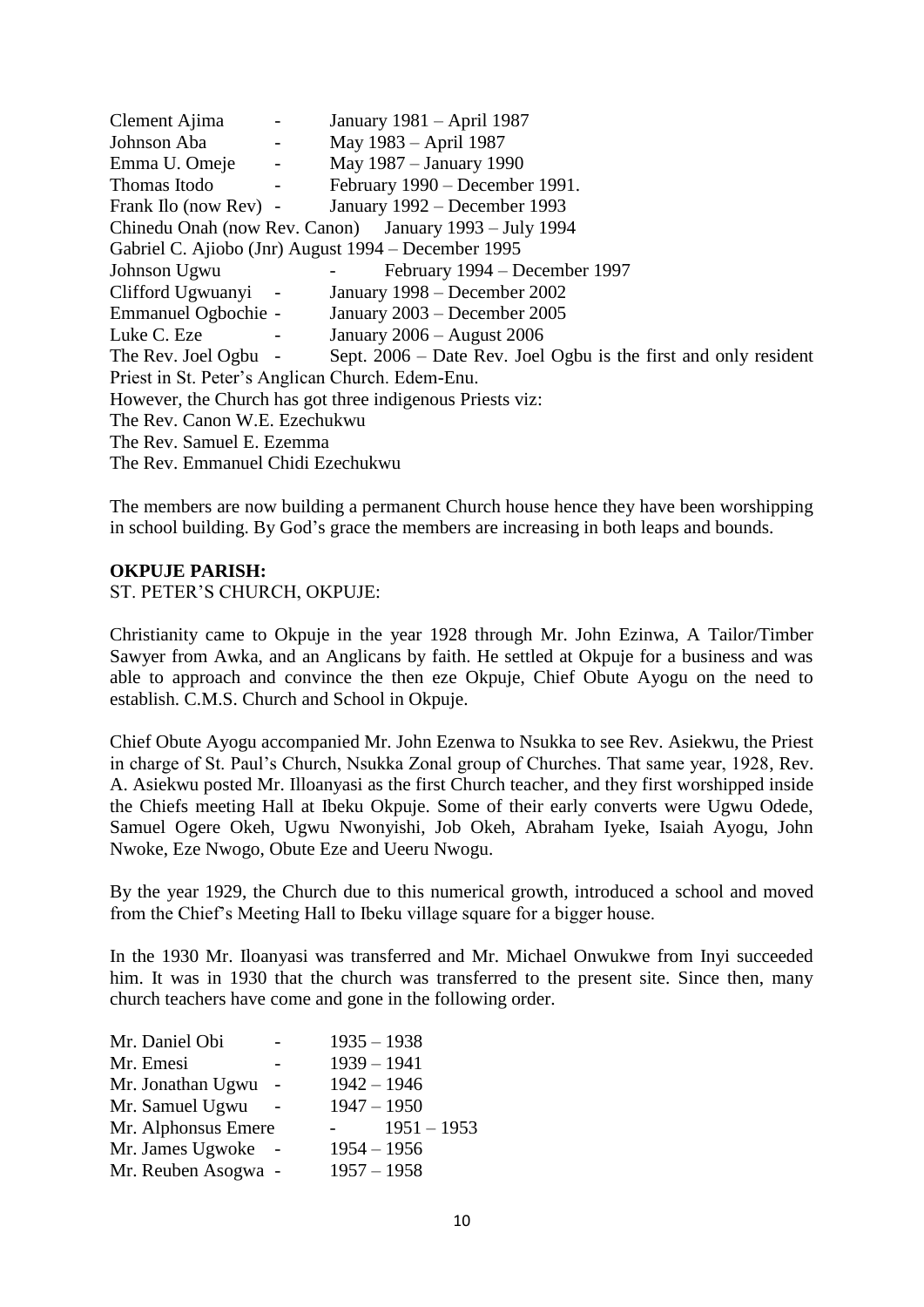| Mr. Anyadiegwu<br>$\overline{\phantom{0}}$ | $1957 - 1961$ |
|--------------------------------------------|---------------|
| Mr. Michael Nwokenagu                      | $1962 - 1964$ |
| Mr. Michael Omeje -                        | $1965 - 1966$ |

By the year 1970, when the Nigerian Civil War ended, the government took over schools. Since then the following church workers have served in this church.

| Mr. C.U. Ezikeanyi from Aku          | 1970 - 1971 |               |
|--------------------------------------|-------------|---------------|
| Mr. Samuel Ajibo from Edem           | 1972 - 1973 |               |
| Mr. Fidelis Ezugwu                   | 1973 - 1974 |               |
| Mr. D.O. Ugodu from Aku              |             | 1974 - 1976   |
| Mr. Lawrence Asonyi from Eha-Alumona |             | 1975 - 1982   |
| Mr. Hyacinth Agbo from Ohodo         |             | 1982 - 1985   |
| Mr. Chinedu Onah (now a Rev. Canon)  |             | 1992 - 1993   |
| Mr. S.N. Ugwoke from Obukpa          |             | 1994 - 1995   |
| Mr. Clifford Ugwuanyi from Alor-Agu  |             | 1996 - 1997   |
| The Rev. Theo Ugwuishiwu from Opi    |             | 1997 - 1998   |
| The Rev. M.O. Nwobodo from Ngwo      |             | 1999 - 2000   |
| The Rev. Joseph O. Agbo from Opi     |             | $2000 - 2001$ |
| The Rev. Paul A. Odoh from Eha-Amufu |             | $2002 - date$ |

It is worth recording and to the glory of the Almighty God that this church attained a Parish status and was inaugurated on the  $5<sup>th</sup>$  day of June 2004.

Since then, they have had other churches thus;

St. Augustine"s Ogbogoro and Christ Church, Umueze

#### **ST. MICHAEL'S CHURCH, OKUTU:-**

The year 1933 marked the inception fo Christianity in Okutu, through Mr. John Ugwu (late) who traveled to Odoru in Northern region of Nigeria, now Kogi State came across Qua Iboe church and on attending the church requested the Pastor to come and establish the Church at Okutu. The Pastor told John that Qua Iboe Church was for Igala land, while C.M.S, teacher was sent to Okutu.

The first teacher that year, 1933, was Mr. Johnson A. Ibekwe, from Newi in the present Anambra, State. With the commitments of the founder Mr. John Ugwu, other converts were made in the persons of Elijah Asogwa, Moses Ugwuanyi and David Ugwuanyi. They first had their church service in the house of David Ugwuanyi.

As the church was growing, there was the need for a more accommodating place, and in November, the same year a bigger church was built at Isi-Ururu in Okutu.

The Church continued to grow, and in the year 1959, it was moved to the present site. It is interesting to note that the church has had teachers/catechists numbering thirty-one since the inception thus:

| Mr. Johnson Aba from Newi   |        | 1933 - 1935 |
|-----------------------------|--------|-------------|
| Mr. Simon Ebede from Okigwe | $\sim$ | 1936 - 1937 |
| Mr. Charles Esom            |        | 1938 - 1940 |
| Mr. John Ugwu from Okutu    |        | 1941 - 1943 |
| Mr. Eze Nwukwa from Achi    |        | 1949 - 1950 |
|                             |        |             |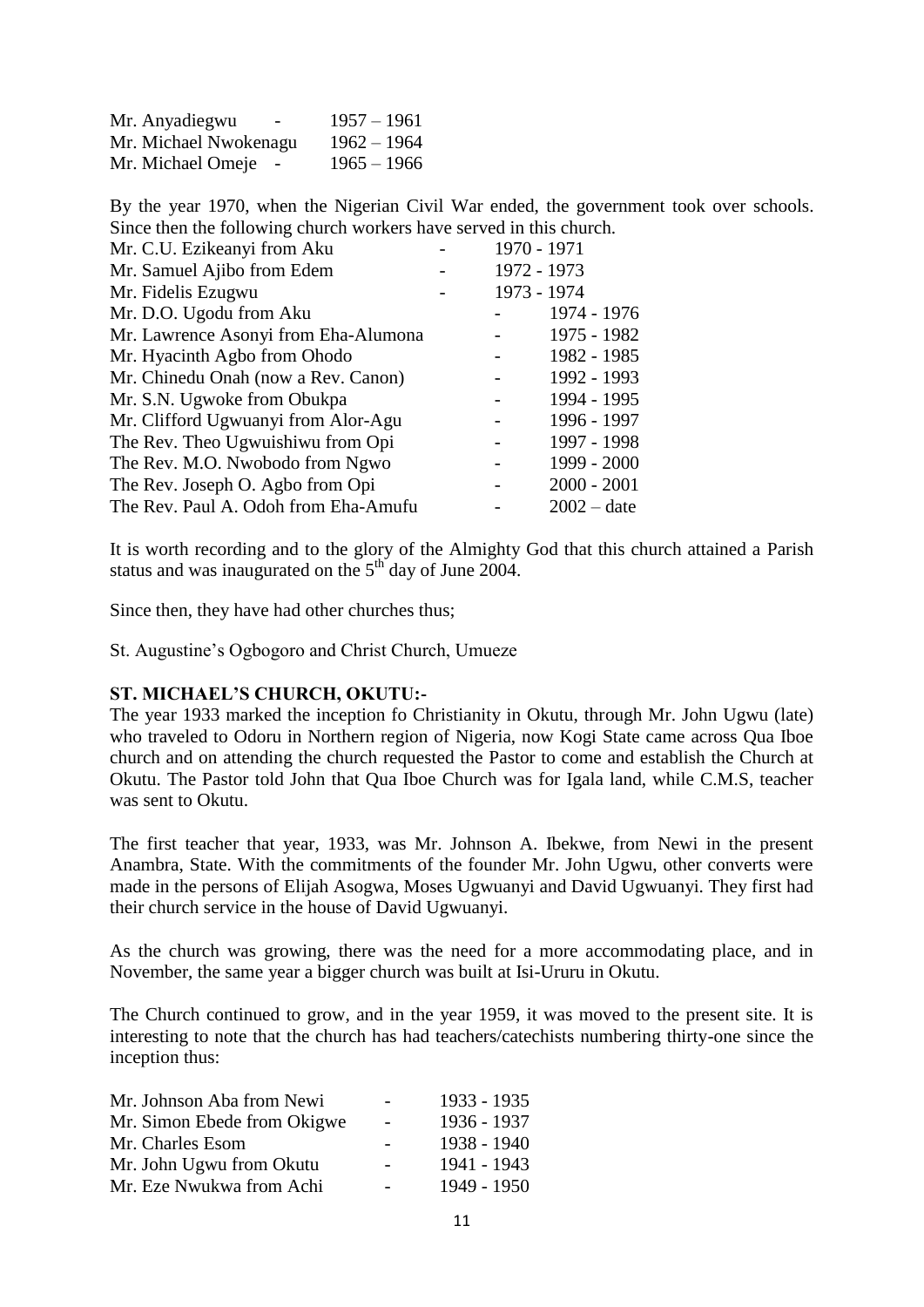| Mr. Simon                               | 1950 - 1952    |               |               |
|-----------------------------------------|----------------|---------------|---------------|
| Mr. Gabriel Ajibo from Edem             | 1953 - 1956    |               |               |
| Mr. Shadrack Ezekwe from Abagana        |                | 1957          |               |
| Mr. Vincent Eze from Obimo              |                | 1958 - 1959   |               |
| Mr. Vincent Ugwu from Alor-Uno          | 1958 - 1963    |               |               |
| Mr. John Mbah from Mgbuji               | 1962 - 1963    |               |               |
| Mr. Samuel Ugwu from Ikem               |                |               | 1964          |
| Mr. Samuel Eze from Ibagwa              |                |               | 1965          |
| Mr. Christopher Omah from Okutu         |                | $1966 - 1967$ |               |
| Mr. Cleopas Ugwuanyi from Okutu         |                | $1968 - 1969$ |               |
| Mr. Mathias Ezeaku from Okutu           |                | $1970 - 1971$ |               |
| Mr. Solomon Agbabu from Okutu           |                | $1972 - 1974$ |               |
| Mr. Sylvester Ugwuanyi from Eha-Alumona |                |               | $1975 - 1977$ |
| Mr. James Njoku from Aku                |                | $1980 - 1981$ |               |
| Mr. Fidelis C.K. Aneke from Obukpa      |                | 1982          |               |
| Mr. Lawrence Abonyi from Eha-Alumona    | $\overline{a}$ | $1983 - 1984$ |               |
| Mr. Johnah Abba from Unadu              |                | $1983 - 1984$ |               |
| Mr. Ephraim Abonyi from, Opi            |                | 1989          |               |
| Mr. Fidelis Ugwoke from Obukpa          |                | $1990 - 1994$ |               |
| Mr. Clement Omeke from Alor-Agu         |                | $1995 - 1996$ |               |
| Mr. Bejamin U. Eze from umuida          |                | $1997 - 1998$ |               |
| Mr. Kenneth Eze from lejja              |                | $1999 - 2000$ |               |
| Mr. C.D. Okoro from Abbi                |                | $2001 - 2003$ |               |
| Mr. Samuel O. Ugwuoke from Eziani       |                | $2004 - date$ |               |

We thank God for the efforts these men put to the growth of this church to this present level.

#### **ST. STEPHEN'S CHURCH, ANUKA:**

In the year 1982, a nursing sister from Ukehe Miss Eucharia transferred her chemist shop from Okpuje to Anuka.

Being a strong Anglican member, and residing at Igwe Okeze"s compound, she was able to convince the Igwe on the need to establish a church. The Igwe later gave a house in his compound for church services.

The first converts were the Igwe Peter Okeze, Mr. John Okeze, Vincent Eze, women and children.

By 1984, the A.Y.F. Okpuje and Okutu led by Mr. C.U. Ayogu and Augustine Ezeaku respectively carried out Evangelical outreach and programmes to Anuka to build up the Church. After the visit of the A.Y.F. a larger area of land was given to the church and with the assistance of the Ibagwa-Aka Parish, church building was erected on the land and that has been the church site till today. The first assistant that was posted to the church was Mr. Ikechukwu Nwaike, succeeded by Mr. Vincent Ezoma, followed by Mr. Chinedu Onah (now Rev. Canon), the next person was Mr. John Ezema, others are – Thomas Ugwoke, from Obukpa, Mr. Chukwudi Okanya from Alor-Uno (now Rev). By July 1988, Mr. Jonathan Ugwu also from Alor-Uno was sent to the church at Anuka. In the year 2001, Mr. Jonathan Ugwu declared that he did not want to continue his services with the church as a church teacher. By February 2005 Mr. Basi Okenyi from Edem-Enu was posted to the church and he is still active in the service.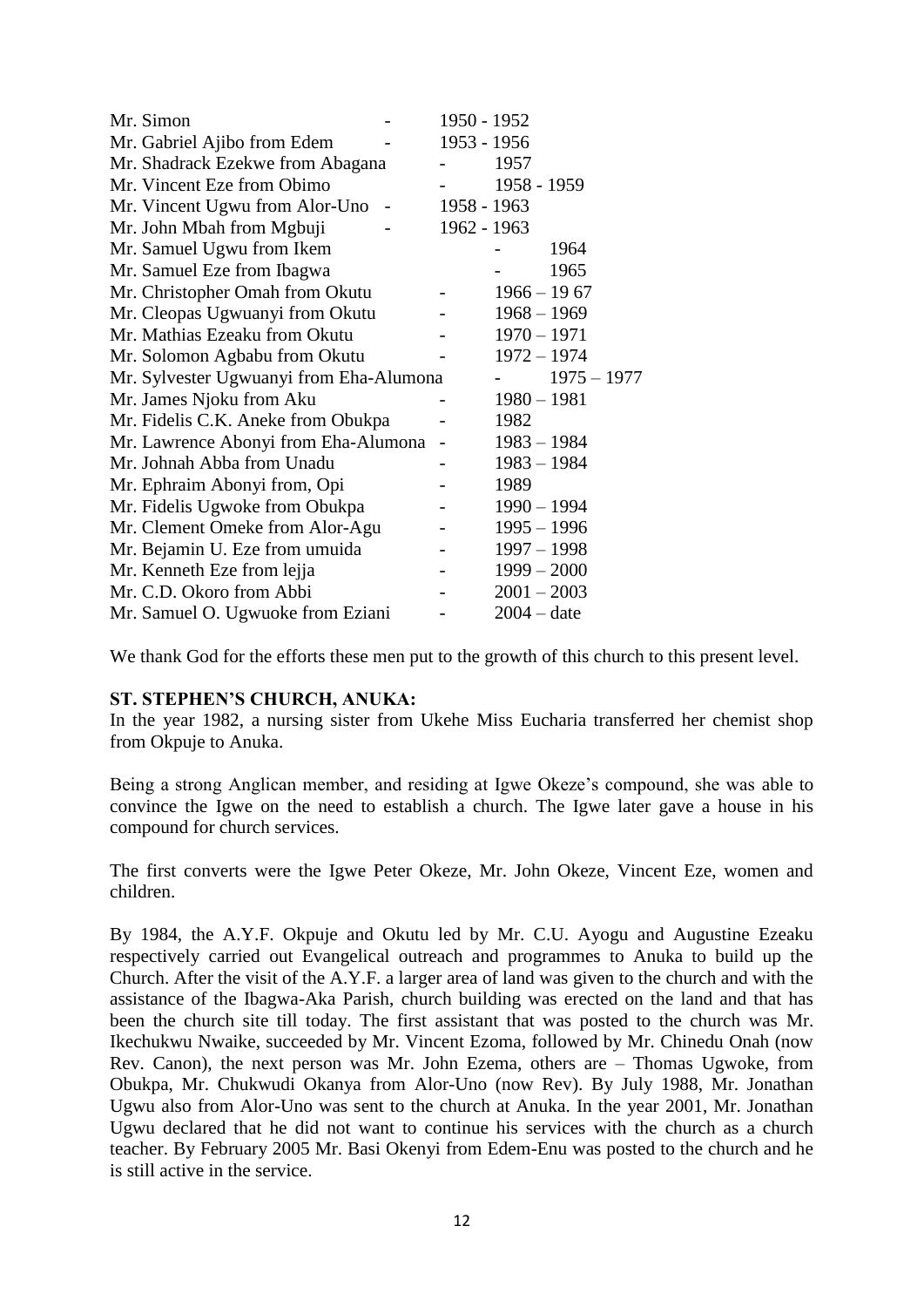#### **EVENTS SINCE AFTER THE LAST SYNOD"**

#### **1. Parish Inauguration**

Three Parishes have been inaugurated within this period. They are: Ihenyi Parish Inaugurated on 13<sup>th</sup> November, 2005 Imilike-Agu Parish inaugurated on  $20<sup>th</sup>$  November 2005 and Umuopu Parish inaugurated on  $6<sup>th</sup>$  August 2006. Pray for these Parishes that members will give the needed support for a sustained spiritual and infrastructural development.

The response of abroad members of Umuopu during their Parish inauguration is very commendable, particularly those from Lagos. It is my belief that if all our abroad members will be involved in the activities in their home Diocese great things will be happening among us.

#### **2. Collation of Archdeacons and Canons:**

On Sunday  $5<sup>th</sup>$  March 2006 a service of Collation of Archdeacons and Canons was held at St. Paul"s Cathedral, Nsukka.

Six Archdeacons were collated. The Ven. Dr. B.C.D. Diara The Ven. Engr. Dr. T.C. Madueme The Ven. C.S. Anioke The Ven. G.A. Ogorji The Ven. C.C. Ogbu and The Ven. B.O.I Ilo

**Five Canons were equally collated and installed. They are:-**

The Rev. Canon Aloysius E. Agbo The Rev. Canon Manasseh O. Nwobodo The Rev. Canon Chinedu Onah The Rev. Canon Collins Ik. Ugwu and The Rev. Canon Linus N. Ngwu.

3. Creation and Inauguration of 3 more Archdeaconries:- Within the period in review three new Archdeaconries were created and inaugurated. They are:

**Isi Uzo Archdeaconry,** with headquarters at St. Stephen"s Church, Neke. Inaugurated on Sunday  $19<sup>th</sup>$  march 2006 and the first archdeacon Ven. C.S. Anioke installed

**Nsukka East Archdeaconry,** with quarters at St. Mary"s Opi. Inauguration was on Sunday  $2<sup>nd</sup>$  April 2006 the first archdeaconry Ven. C.C. Oghu installed.

**Nsukka South Archdeaconry,** with headquarters at St. Thomas" Church, Aku. Inauguration and installation of the Ven. G. A. Ugorji as the first Archdeacons was on Sunday  $9<sup>th</sup>$  April 2006.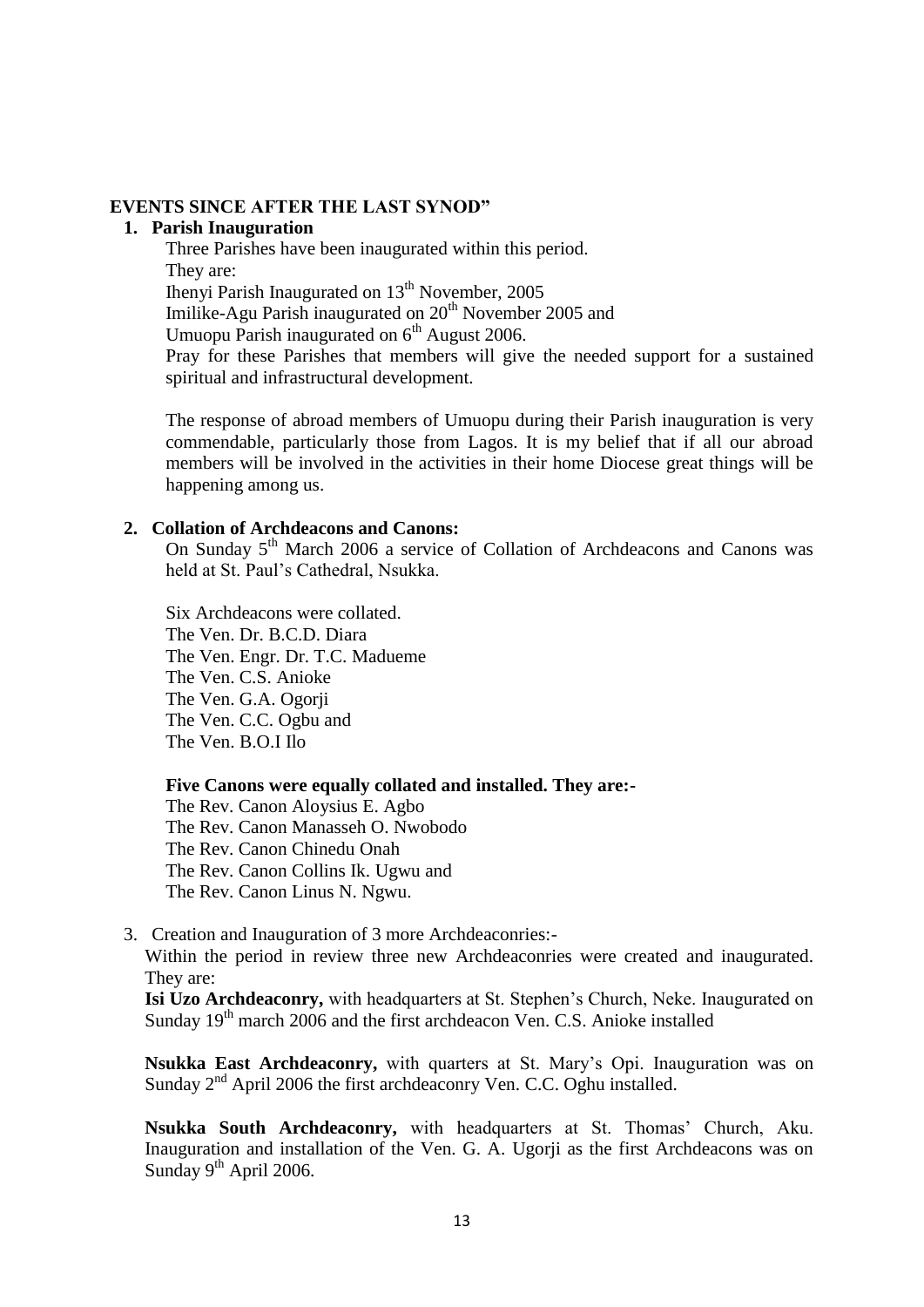The number of Archdeaconries now in the Diocese is 9 (Nine).

On Sunday 23rd April 2006 Ven. Engr. Dr. T.C. Madueme was installed as the Archdeacon of Nsukka Archdeaconry to replace Ven. J.N. Eze who was retiring.

## **4. Distinguished community Service Award and Appointment of Justice of Peace – Re – Mrs. Roseline U. Ilonuba (Nnediugwu):-**

We thank God that within this period the President of Mothers' Union and Women's Guild Mrs. Roseline U. Ilonuba (Nnediugwu) was recognized for her contributions in the promotion of a better society.

On 26<sup>th</sup> November 2005 the University of Nigeria Alumni association Awka Branch gave her the "Distinguished Community Service Award" of the Branch for the year 2005.

We thank all of you who accompanied us to that historical event. May God bless all of you in Jesus" name.

On 30<sup>th</sup> May 2006 she was sworn in a s "Justice of the Peace" in Enugu State, by the Chief Judge of the State, Hon. Justice I.A. Umezulike. Other members of our Diocese that benefited in this State recognition include:- The Rev. Canon Aloysius Agbo, Sir Dr. Emenike A. Onwurah and Sir Chike Asogwa.

We thank the State Government for this recognition and pray that the recipients of this honour will discharge their duties to the satisfaction of those who reposed this confidence in them.

We equally thank God for Dr. Mrs. Kay Onyechi who was appointed Commissioner for Education in Anambra State.

#### **5. Foundation Stone Laying**

The Foundation Stone Laying of St. Mary's Church, Iheakpu Awka was on Sunday 14<sup>th</sup> May 2006, we thank those who identified with this event and gave in support of the work of evangelism.

#### **6. 68" Birthday Celebration.**

On 17<sup>th</sup> June 2006 the women organized my 68<sup>th</sup> Birthday Celebration. The birthday celebration was a surprise package to me as I never thought about it. I sincerely thank all the good people of this Diocese both clergy and laity who made out time to share fellowship with us. The turnout was impressive and the gifts that I received that day were fantastic. My prayer is that God will replenish the sources of those good gifts in Jesus name Amen.

#### **7. Trinity Ordination**

On Sunday 1<sup>st</sup> July 2006 our Trinity Ordination was held at St. Mary's Church, Opi. They were five Deacons and Six Priests.

#### **The Deacons are:**

The Rev. Matthew Ezema The Rev. Nathaniel Ugwuanyi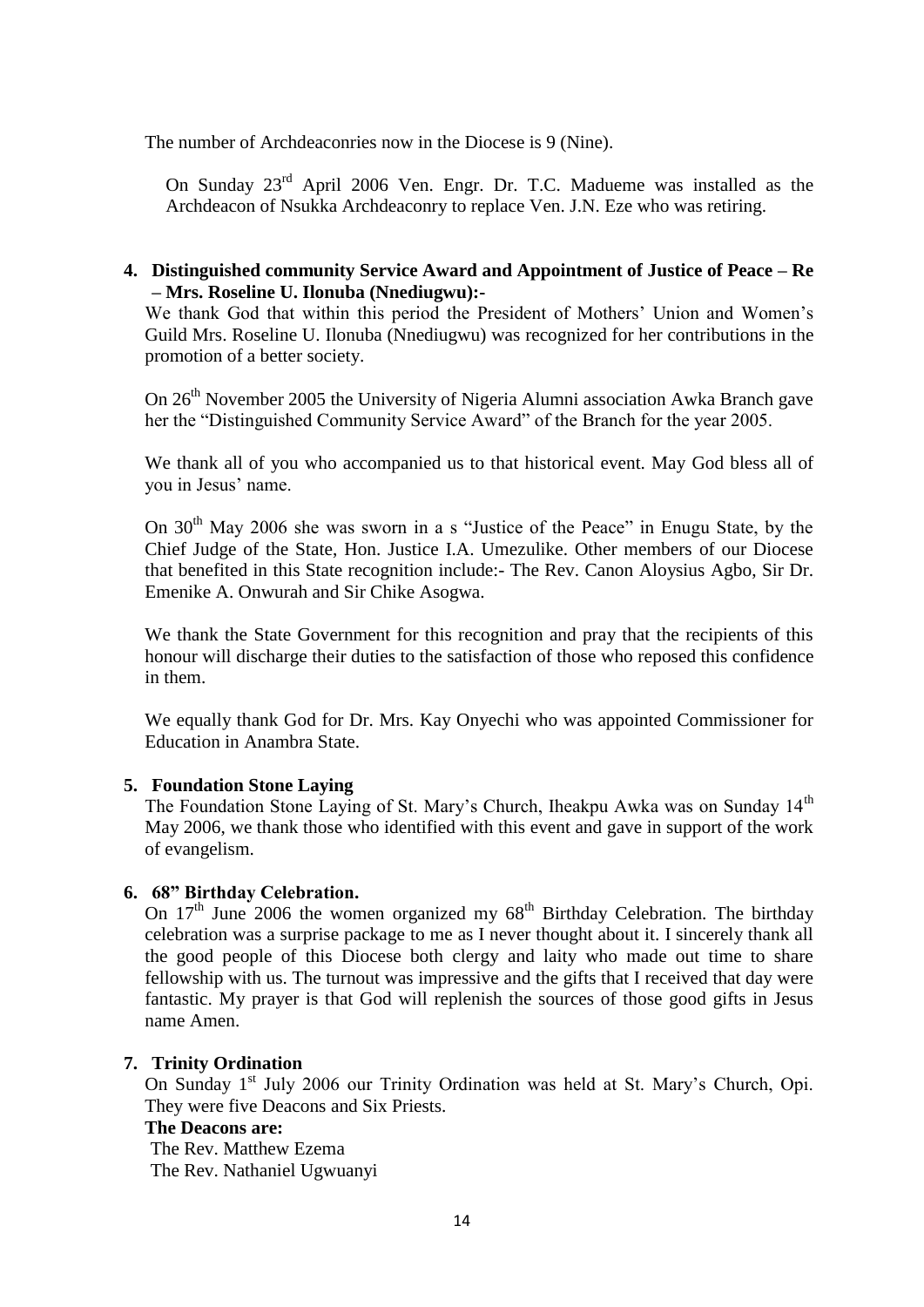The Rev. Ifeanyi Ukwueze The Rev. Benjamin Ik. Ezeakor and The Rev. Emmanuel Ndubuisi

#### **The Priest are:-**

The Rev. Samson Eneh The Rev. Cyprian Ezugwu The Rev. Makuochukwu Nnamonu The Rev. Jude Oga The Rev. Chukwudi Okanya The Rev. Emmanuel Onor

These Pastors have since been sent to churches where they will minister. It is our prayer that God who has called them will make them effective instruments in his hands.

#### **TAP (Train A Priest)**

The need for more qualified clergymen continues to mount as our evangelistic outreach spreads, more converts won for Christ and Churches planted. We still need men and women who are committed to selfless service to God and are prepared to give from what God has given them to make it possible for more laboureres to be sent to the harvest.

We thank the Girls' Guild of the Diocese and their enthusiastic co-ordinator Dr. Mrs. Stella If y Madueme for continuing to donate the sum of  $\text{\#100,000.00}$  (One Hundred Thousand Naira) only every year towards the training of the clergy.

I believe that we have people and organizations that could support this project in order not to make those who offer themselves for the ordained ministry bear the total cost of their training

#### **CATHEDRAL PROJECT**

Last year, we planned to launch for the Cathedral building, but it never happened because all the necessary contacts were not made and the model was not ready.

During this Synod the Cathedral building Committee will report to us what has been done so far. In preparation for the launching last year, we decided that each adult male should contribute at least  $\mathbb{N}1,000.00$  (One Thousand Naira) only, each woman  $\mathbb{N}500.00$  (Five Hundred naira) only, while children will contribute  $\frac{100.00}{100}$  (One Hundred Naira) only, this should be done at Church level and paid to the Diocesan Financial Secretary.

# **8. Retirements**

On Saturday  $1<sup>st</sup>$  April 2006 the Diocese organized a send-off party for our clergy who retired after meritorious service. The Ven. and Mrs. Nathan O. Okwu The Ven. and Mrs. J.N. Eze The Rev. and Mrs. Fidelis C. Ezugwu The Rev. and Mrs. G.C. Eze

It is our prayer that God will continue to bless and sustain them in their retirement and give them many more years of happy sojourn here in earth. Even in retirement they can still be very useful assets to the Church.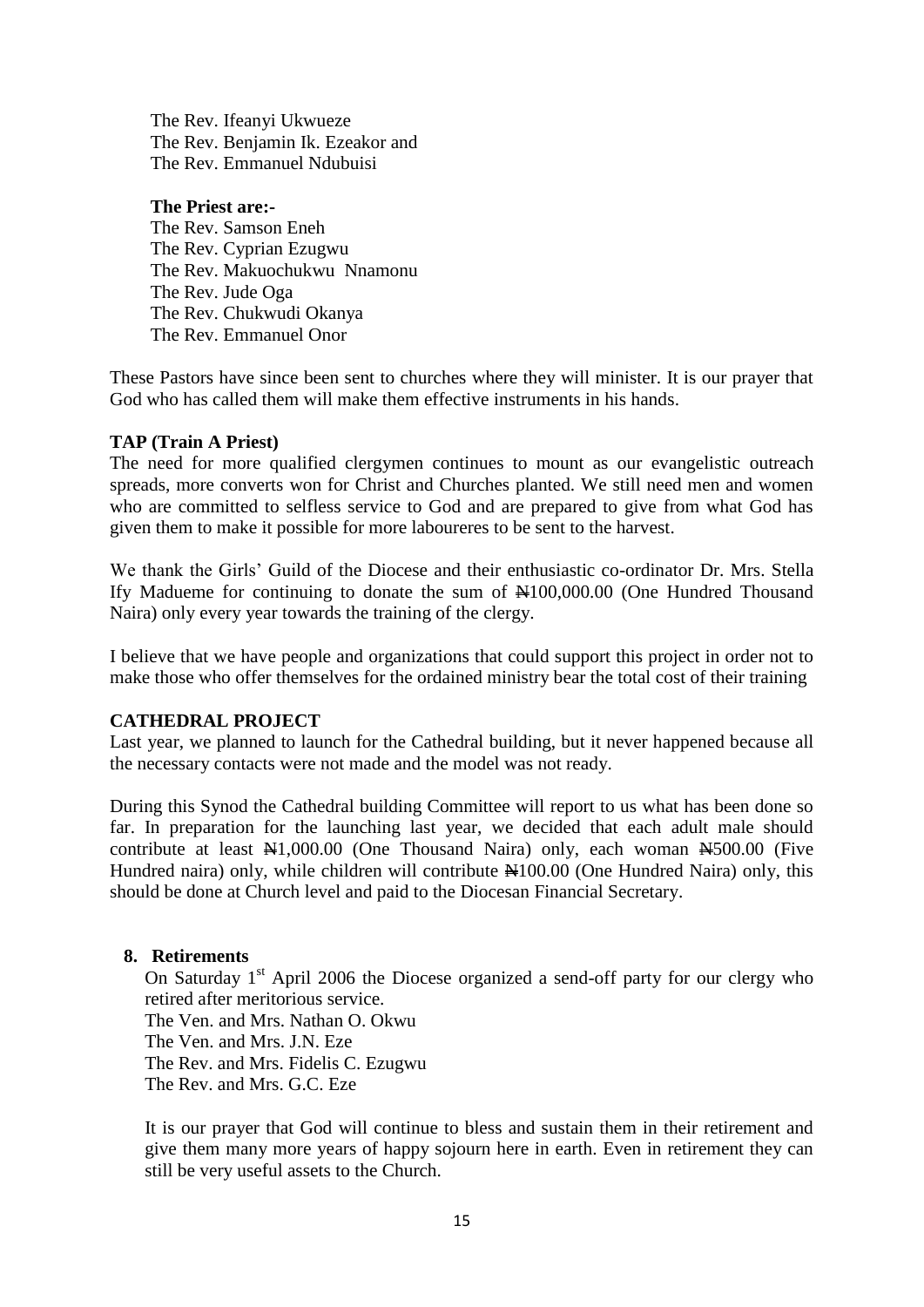#### **9. Women's Work**

We are all witnesses of the giant strides the women of this Diocese have been making under the able leadership of the Mothers" Union and Women"s Guild – president. Mrs. R.U. Ilonuba (Nnediugwu) a motivator, catalyst, organizer and mobilizer. We thank God for her vision for the women of the Diocese and for organizing different workshops aimed at making them self-employed and establishing some small scale industries at church and Parish levels.

The Shopping Plaza which by God's grace will soon be completed is a monumental achievement which will be in eternal remembrance of those who were pioneers in this great Diocese of ours.

It is our prayer that the men through the Christian Fathers' fellowship will wake up to their responsibility and assume their rightful role as leaders and not followers.

#### **10. Obituary**

The following members of the Diocese joined the saints triumphant within the year. Sir Samson Enyi Sir John Uzu Nnaji Sir G.A. Ugwuegede – Igwe of Opi-Agu (Chairman Diocesan Education Board) Mr. Josiah Odoh, teacher at St. Cyprian"s Girl"s Secondary School, Nsukka Igwe Francis Ugwu Mr. Wilfred Onyike – retired Catechist.

May they rest in peace and rise in glory. Please continue to remember their families in your prayers.

# **ECCLESIASTICAL PROVINCES EAST OF THE NIGER:**

On the  $8<sup>th</sup>$  and  $9<sup>th</sup>$  February 2006 our Diocese hosted the Episcopal Synod and the Provincial Council of the Provinces of the Niger, Niger Delta and Owerri (Former Province II).

We shall ever remain grateful to individuals families and groups that assisted in hosting the meeting.

The Vice Chancellor, the Ven. Prof. C.O. Nebor needs special mention. We thank him for his benevolence and generosity. He provided accommodation for all the Bishops and also gave them dinner. Our prayer is that he will never lack in Jesus' name.

# **Visitation to St. Paul's University Awka:**

The Standing Committee on Private Universities (SCOPU) of National Universities Commission paid a verification visit to St. Paul's College Awka on the  $26<sup>th</sup>$  and  $27<sup>th</sup>$  May 2006.

For an effective take off of any University at least 100 Hectares of land is required. After inspecting possible sites they recommended that Oji-River be accepted as the permanent site.

# **Church of Nigeria News:**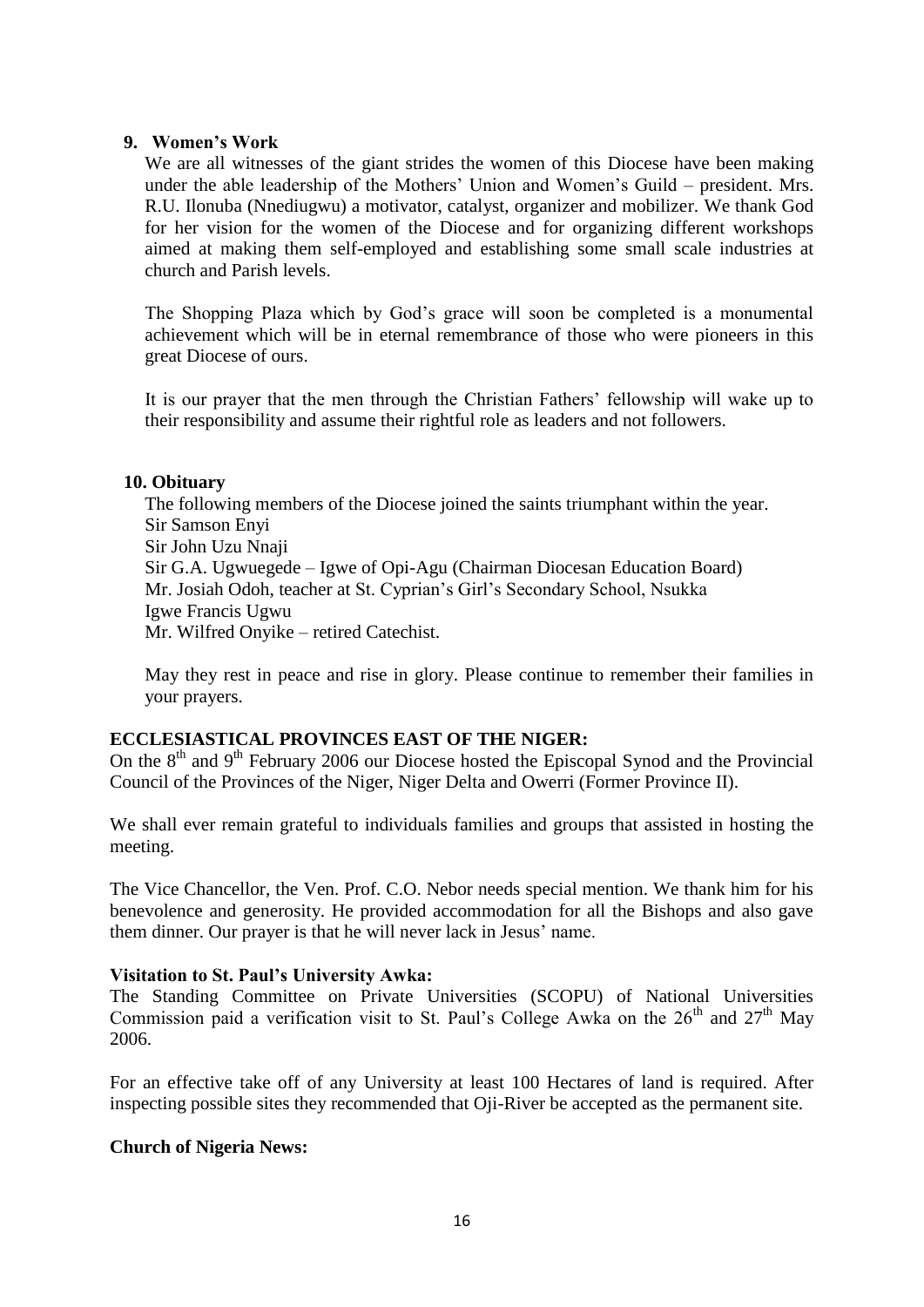The Church of Nigeria (Anglican Communion) under the table and visionary leadership of the Primate, his Grace, the Most Rev. Dr. Peter Jasper Akinola CON, chairman CAPA, President of CAN continues to give leadership to the global South and the entire Anglican World in its stand against the ordination of gay priests and same sex marriage which ECUAA and the Western World approves of Akinola who has been described as the "African Lion" was named in May 2006 as one of Time Magazine's 100 people who shape our world. Rick Warren the author of "The Purpose Driven Life", said of him "Akinola personifies the epochal change in the Christian Church, namely that the Leadership, influence, growth and center of gravity in Christianity is shifting from the Northern hemisphere to the Southern". This assertion was confirmed when on  $20<sup>th</sup>$  August 2006 Church of Nigeria made history when the Rt. Rev. Martyn Minns was among the bishops consecrated at the Ecumenical Center Abuja and sent back to the U.S. to exercise Episcopal oversight for the church of Nigeria.

#### **Consecration:**

| At Christ Church Cathedral, Marina Lagos 11 <sup>th</sup> October 2005 |          |
|------------------------------------------------------------------------|----------|
| The Rt. Rev. Ibrahim Malchus                                           | Yola     |
| The Rt. Rev.J.G. Dabinat                                               | Gusau    |
| The Rt. Rev. A.Ogunyemi                                                | Damaturu |
| The Rt. Rev. Abiodun Olaoye                                            | Congo    |

At the Ecumenical Centre Abuja  $20<sup>th</sup>$  August 2006

The Rt. Rev. Christian Ide - Warri Diocese The Rt. Rev. Musa Tula - Bauchi The Rt. Rev. Adebayo Akinde Lagos Mainland The Rt. Rev. Martyn Minns - Bishop in the Church of God for the convocation of Anglicans in North America (CANA)

#### **Translation:**

The Bishop of Jalingo The Rt. Rev. Simon Peters Mutum was made a non-Geographic bishop for the nomadic mission to thousand of Fulanis who have not heard about Christ.

#### **Obituary:**

The Rt. Rev. L. Ereaku - Bishop of Bauchi The Rt. Rev. G.U. Otubelu - Retired Bishop of Enugu The Rt. Rev. Dr. R.N.C. Nwosu - Retired Bishop of Asaba

Mrs. Bisi Awosoga wife of the Bishop of Ijebu

Lady Joana Olufosoye wife of the first Primate, Church of Nigeria Let us stand up and observe a minute's silence in memory of the faithful departed.

# **The State of the Nation**

We thank God that Nigeria as a nation continues to move on to self-actualization and true nationhood after 46 years of gaining independence from the Colonial masters. We note that the present administration has put in place laudable programmes aimed at Political, economic and Social reforms, but most of these programmes have not been judiciously carried out to the letter. The fight against corruption can only be won when it ceases to be selective in its operation and when those fighting corruption are clean themselves.

We thank God for the way he over ruled in the matter of the third term agenda in order to stall the ambition of selfish and greedy politicians. However as we look forward to the 2007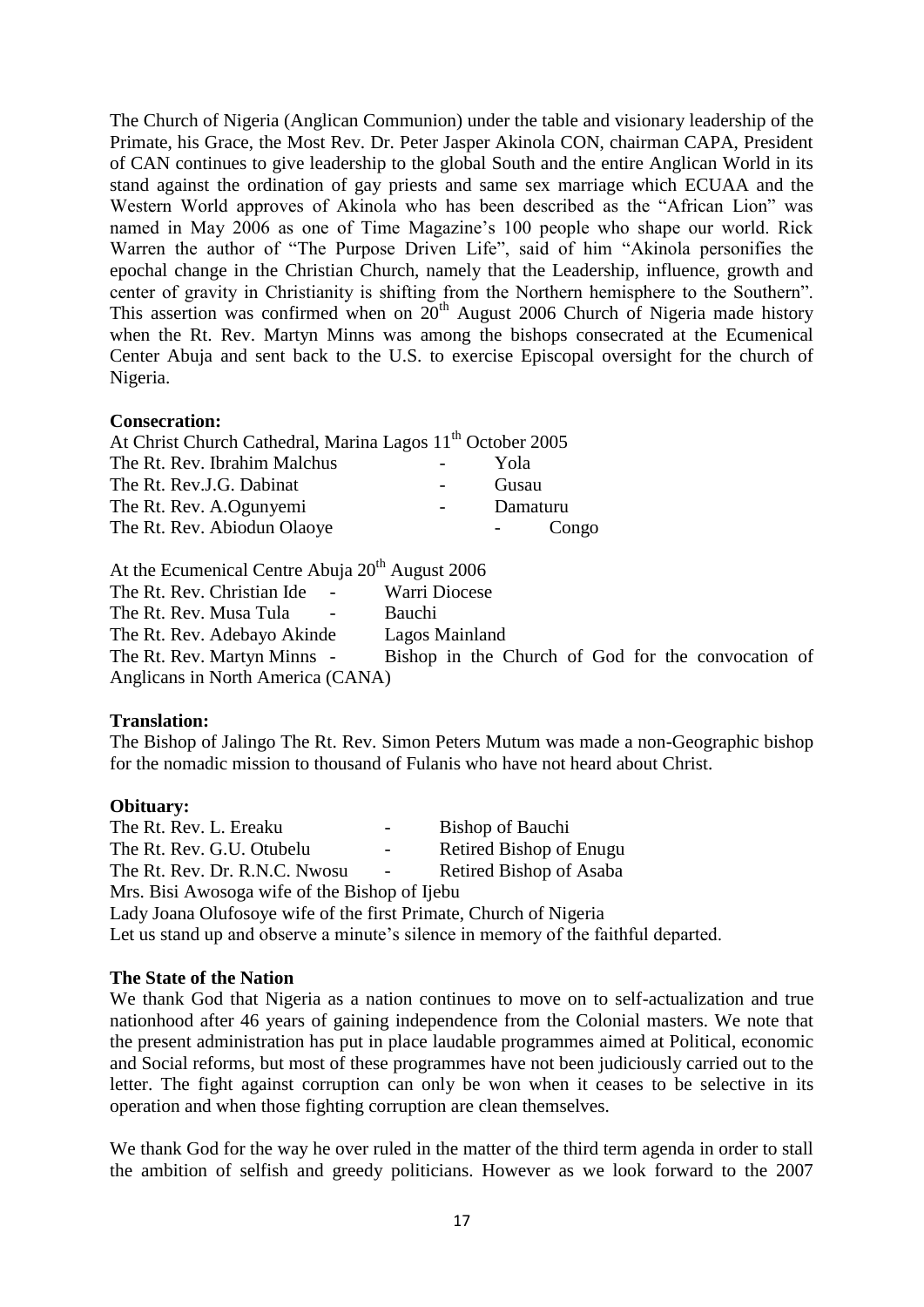elections one observes that the political terrain of the nation is precarious and deadly. To many Nigerians in the political game, politics continues to be a do or die affair, politics with bitterness. According to Rt. Hon. Dr. Nnamdi Azikiwe, "man shall not be wolf to man". But today that is not the case is Nigeria, political assassinations continue to be the order of the day in our country. Already many gubernational aspirants of the ruling party have been assassinated. They include those of Lagos and Ekiti and some other states in the North. Another candidate in Abia State was savagely assaulted and dispossessed of his property. In some other states we note that there has been wanted destruction of lives and property. The incessant abduction of oil workers in the Niger Delta region continues to be a worrisome phenomenon for us as a nation and calls for both Federal and State governments to see that necessary steps are taken to bring it under control.

Majority of Nigerian graduates still remain unemployed and this has led to some of them engaging in dubious means and criminal activities in order to survive. Our roads both at Federal, State and Local government levels do not reflect the wealth of this nation. We still hear about religious riots in some parts of the country and unless the Federal government takes a drastic action against the perpetrators of this ungodly act people will not learn to respect human lives. We note that the combined efforts of the Army and the Police has helped in reducing crime but life in some rural areas continues to be unsafe and robbery in many places have defied all solution.

The INEC is leaving no stone unturned to give Nigeria a hitch-free and credible election come 2007 and it is our prayer that God will intervene to make next year an acceptable year of the Lord.

### **THE SYNOD THEME:**

#### **"CALLED TO PRODUCE FRUIT IN KEEPING WITH REPENTANCE" (LUKE 3:8)**

The theme of this year's Synod is John's challenge to the people who repented following his teaching and were coming to him for baptism. John"s message had a twofold emphasis.

- (i) The imminent appearance of the Messianic kingdom.
- (ii) The imminent appearance to prepare for this event. He proclaimed an exhibition of repentance in the affairs of ordinary life and wanted his audience to show it in their daily relationship with one another. He therefore has an answer for every group of people who cared to how and what was expected of them (Luke  $3:10-14$ ).

Let us first of all look at the three key words in this theme CALLED FRUIT,

#### **1. REPENTANCE**

The world "CALLED" is derived from the Greek word "**Kaleo".** In practical terms, fruit represent good works, a thought, attitude or action that God values because it glorifies Him.

You produce inner fruit when you allow God to nurture in you a new Christ-like quality. You produce outward fruit when you allow God to work through you to bring Him glory. This would certainly include sharing your faith with others.

The Apostles saw every area of life as an opportunity to produce fruit. For instance Paul wrote, "God is able to make all grace abound to you, so that in all things at all times, having all that you need, you will abound in every good work." (2 Corinthians 9:8).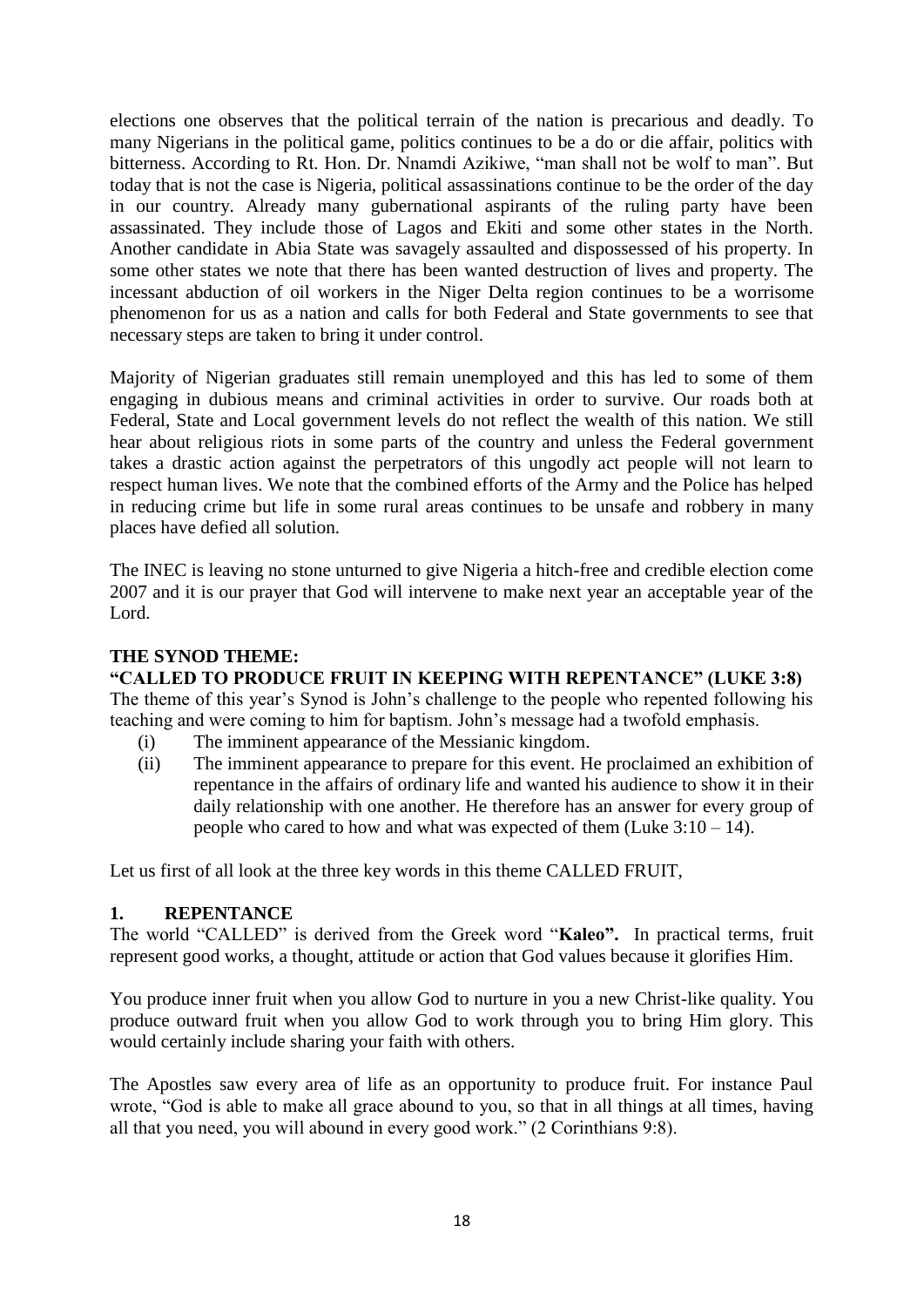Jesus shows how important and valuable fruit bearing is when He says, "I chose you and appointed you that you should go and bear fruit and that your fruit should remain." (John 15:16) The fruit you produce is your only permanent deposit in heaven.

Repentance is one of the main themes of the Bible. The world "REPENTANCE" is used 110 times from Genesis 6:6 to Revelation 16:11. The original Greek word for "Repentance" is "**Metanoia"** which stands for "a real change of mind and attitude towards sin and its cause, not merely the consequences of it" as used in Matthew 3:8 and Luke 24:27. Repentance prepares a soul for remission of sin. Some examples of repentance found in the Bible include the following:

- The brothers of Joseph (Genesis 50:17)
- David (psalm 51)
- The people of Nineveh (Jonah 3)
- The prodigal son (Luke 18:9-14)
- The Publican (Luke 15:11-24) and
- Peter (Mathew 26:75).

The Synod theme therefore indicate that Christians are called to live a life that shows that they have actually repented of their sins and are now behaving in a way that is pleasing to God. We are called to produce fruit that is deserving and consistent with our repentance. In order to throw more light on the theme it is pertinent to ask some questions.

- Who does the calling?
- Why are we called?
- What type of fruit should a Christian produce?
- What are the things that hinder us from producing fruit?
- Are there Biblical examples of people who have succeeded in producing fruit in keeping with repentance?
- How can one produce fruit in keeping with one's repentance?
- What are the benefits or rewards for the Christian that produces fruit?

Answers to these and other questions are bound to give us more insight to a better understanding of the theme.

# **2. Who Calls?**

The Bible makes it clear that God always takes the initiative in calling people.

- God called Abraham to go to the promise land (Genesis 12:1).
- Moses was called by God to go and deliver the Israelites from Egypt (Exodus 3:10).
- Gideon was called to save Israel from the Midianites who were harassing them (Judges 6:14).
- Elisha was called to replace Elijah the Prophet (1Kings 19:19).
- Isaiah was called to go and send a message to the people of Israel (Isaiah 6:8)
- And Paul was divinely called to be a Minister of the gospel (Acts 26:16).

#### **What is the Purpose of God when He calls?**

Is it for the well being of God or for the good of the person being called? The Prophet Jeremiah is of the view that it is for the good of the person God call (Jeremiah 29:11). Indeed God has a plan for the life of each individual believer. His call does not only involve a wonderful purpose of us throughout eternity, but we also have an expression of that call upon the earth now.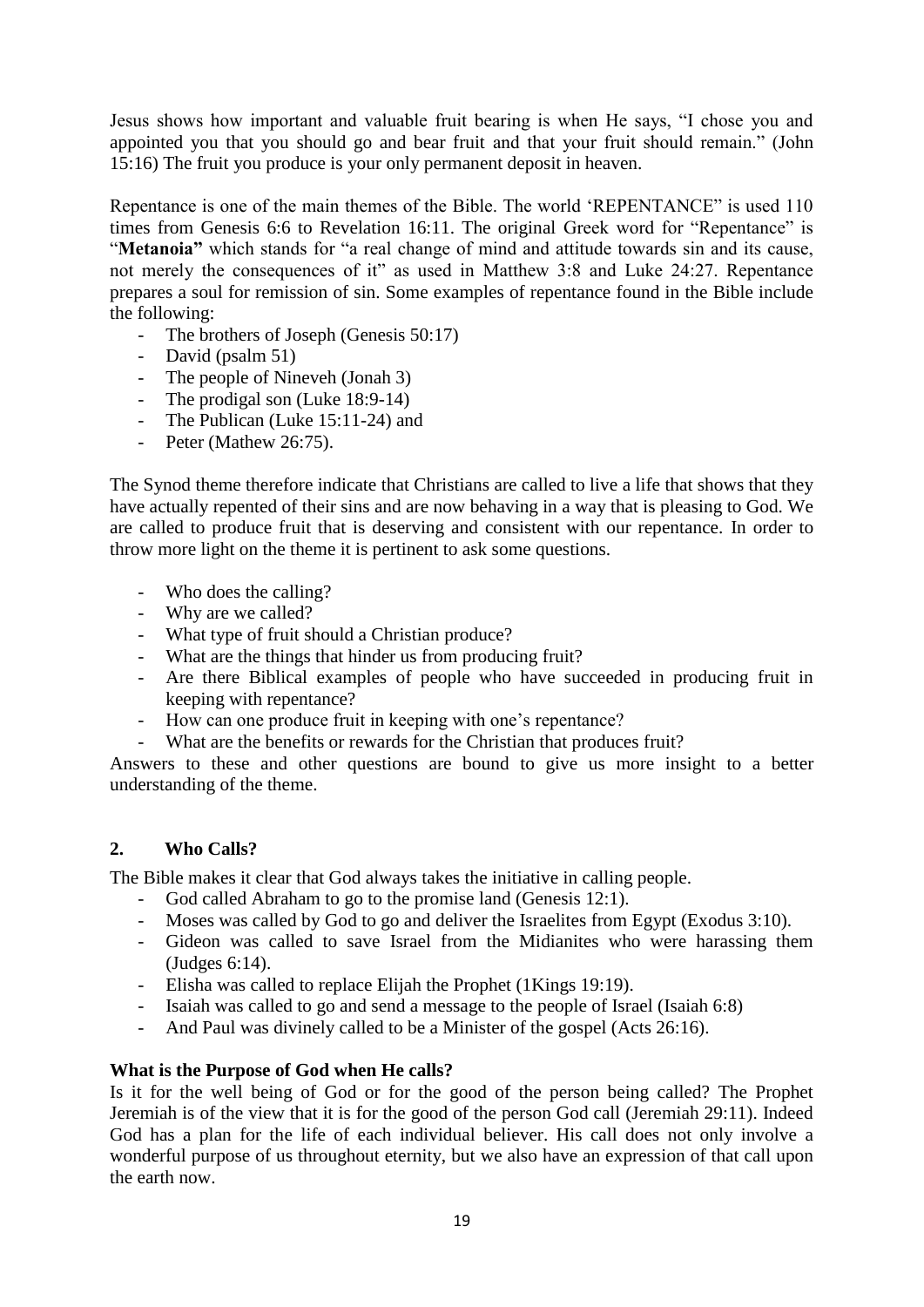Alfred P. Gibs in his book "the Preacher and his Preaching" emphatically asserts that "the authority of the call is the prerogative of Christ alone, for He calls whomsoever He wills."

## **3. Why are we called?**

Whenever God calls us He has a reason or purpose for the call.

- (i) **To Be Separated to Him:** When God calls a sinner, it is so that the sinner will repent and live to please Him. This involves a position transfer. The Sinner is called out of darkness into god"s marvelous light (1Peter 2:9). The person becomes separated unto God. Yes, God has emphatically proclaimed that those who were not His people shall be called the children of the living God (Romans 9:26). Such people are separated to the family of God.
- (ii) **To Fulfill His Purpose:** The salvation of a Christian is not based on anything the person has done. It is actually dependent on the grace of God. (Ephesians 2:8-9). Similarly, Christians are saved and called to holy living not because of what they have done but because of God's own purpose and grace (2 Timothy 1:8-9). God has a purpose for us to fulfill here on earth and later in eternity. What a joy to actually know the purpose for which God has called us, and to fulfill it. How wonderful it will be if we can dedicate ourselves as Paul did to fulfilling God"s purpose in our lives by pressing forward towards the mark … (Philippians 3:14).
- (iii) **To Produce Fruit That Remains**: People that are called by God are chosen by Him, Such people are ordained by God to go and produce fruit. Jesus emphasized the need for every believer to produce fruit in John 15. If the believer is fruitful he is pruned to produce more fruit. However, it is pertinent to draw our attention to the type of fruit that God requires his children to produce. It is a fruit that is in keeping with repentance and therefore remains (John 15:15).

# **1. What Type of Fruit should a Christian Produce?**

The Synod theme does not leave us in doubt of the type of fruit that a child of God is to produce. It states that it is a fruit that is in keeping with repentance. Is it possible for someone to produce a fruit that negates his claims? There is no doubt that the possibility exists. Hence we need to examine the type of fruit of professing Christian produces. Is it or is it not in keeping with the person"s repentance? Let us consider the characteristics of a fruit that is in keeping with repentance. The qualities of such a fruit include the following:

(i) **It is an Outcome of a Changed Mind, heart and Will:** True repentance involves a change of our mind (Mathew 21:28-29), our heart (2 Corinthians 7:9-10; Isaiah 57:15) and will (Luke 15:18-20). Jesus stressed the need for repentance in His sermon (Cf. Mark 15, Mathew 4:17; Luke 5:32). The Pillars of the first century church emphasized repentance. Peter in his second epistle, chapter three and verse nine notes "The Lord is not slack concerning His promise, as some men count slackness but is longsuffering to us ward, not willing that any should perish, but that all should come to repentance." Paul asserts that "a godly sorrow leads to repentance…" (2Corinthains 7:10). Repentance is the start of a walk with God. It is the departure point with the old life style and the beginning of a new life in Christ. There is not Christianity without repentance, a total, decisive, once and for all turning away from all known sins and turning to God.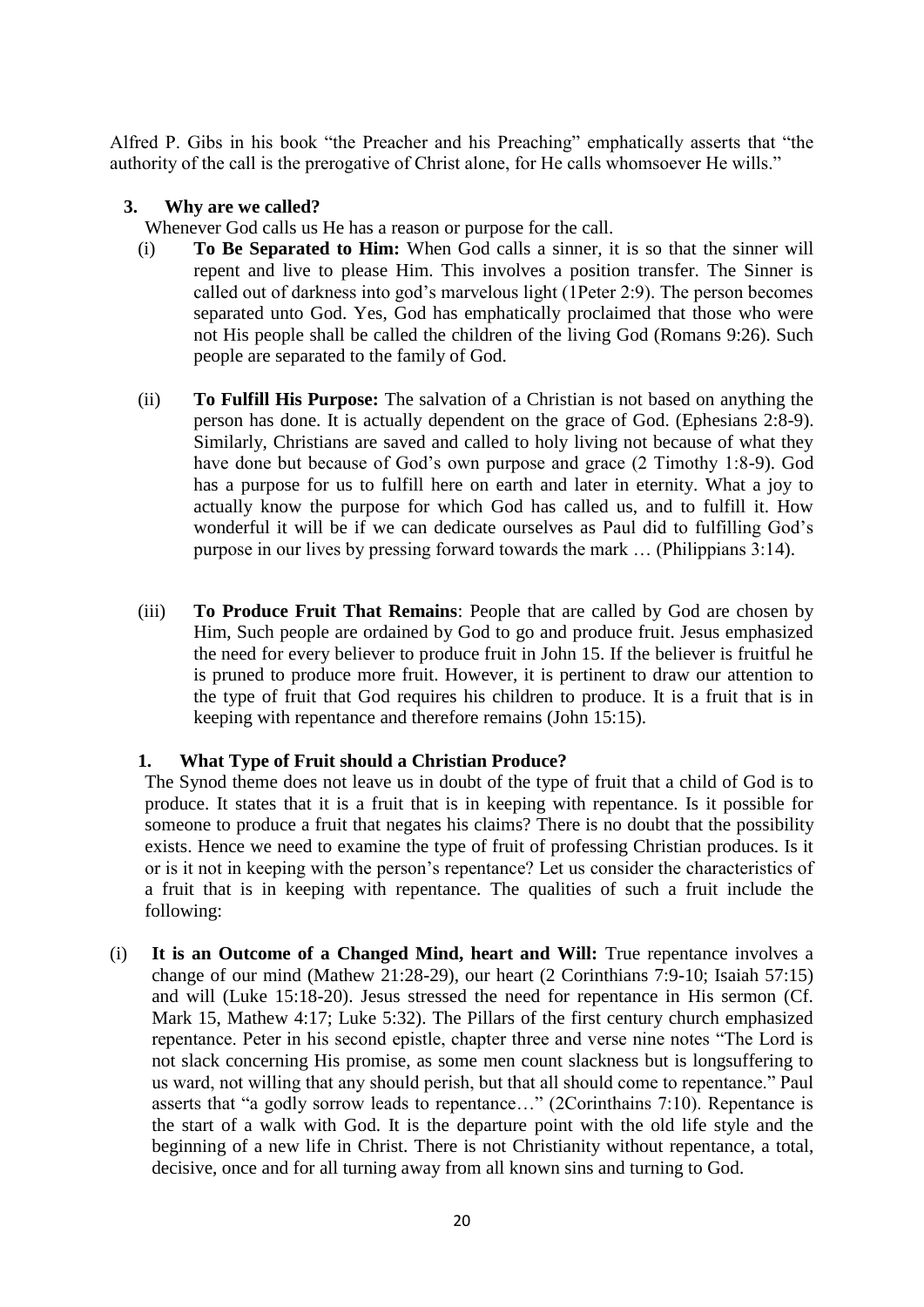- (ii) **It Emphasizes Restitution:** Restitution is an act of restoring what has been wrongfully taken. It is a bold step taken to right an earlier wrong done. It is only those that have truly repented that can contemplate or embark on restitution. Let me emphasize here that most sins committed by me are against God, as well as against our neighbours. It seems to me that the only way to have a conscience void of offence toward man is the restoration of wrongs, damages, or loses suffered. By restitution you make your ways right before man and with repentance, you come into right relationship with God. This Christian practice has Biblical support (Cf. Genesis 20:7; Exodus 24:1-4 Matthew 5:23- 24).
- (iii) **It is an Embodiment of Good Works:** Although we are not saved by our good works, good works are the expected fruit of true repentance. This is highlighted severally in the Scriptures (Cf. Matthew 3:8; Acts 26:20; 2Timothy 3:17 and 1Peter 2:12). Surely we are created in Christ Jesus to produce good works (Ephesians 2:10).
- (iv) **It easily Forgives no Matter What:** Any person who produces fruit in keeping with repentance understands the need to forgive others. He goes a long way to forgive even his enemies (Matthew 6:12-15; Mark 11:25-26; Luke 6:37 and Ephesians 4:32).
- (v) **It shows Evidence of the fruit of the Spirit:** As opposed to the works of the flesh, the Christian that produces fruits in keeping with repentance usually manifests the fruits of the Spirit in speech and conduct. Let us closely examine the fruit of the Holy Spirit. This one fruit is made up of nine components namely: Love, Joy, Peace, Longsuffering, Gentleness, Goodness, Faith, Meekness and Temperance (Galatians 5:22-23).
- (a) **Love:** The Greek word for divine love is "AGAPE" which is a strong, ardent, tender, compassionate, devotion to the well-being of someone. A person manifesting this fruit seeks for the good of God and his fellow human beings. He is patient, kind, generous, humble, courteous, unselfish, righteous and sincere (1 Corinthians 13:4-8). Kenneth E. Hagin asserts in his book titled "Growing up Spiritually: that this fruit of the Spirit is a fruit that grows in your life because of the life of Christ within".
- (b) **Joy:** The original Greek world is "CHARA" which means the emotional excitement, gladness, delight over blessings received or expected for self and for others. This attribute is the hallmark of anyone who produces fruit in keeping with repentance (Luke 19:6) even when undergoing difficulties (2 Corinthians 7:4). The British writer and Oxford Professor, C.S. Lewis said his conversion from atheism was purely intellectual. He studied the claims of Christ and saw that the truth was on Christ's side. The only honest thing he could say was, "Here I am Lord, if you"ll have me". But Lewis added that later on he was surprised by joy. This joy of the Lord comes from a dedication and commitment to the will and plan of God for the child of God.
- (c) **Peace:** This component of the fruit of the Holy Spirit is derived from the Greek word "EIRENE" which stands for the state of quietness, rest, repose, harmony, order and security in the midst of turmoil, strife and temptations. Since God is the author of peace and Christ is the Prince of peace, it stands to reason that the person who manifests this fruit must have encountered Jesus Christ. This peace of God helps us believe God will supply all our need "according to His riches in glory by Christ Jesus". (Philippians 4:19). It helps us keep our trust in God so we rest in Him in the midst of the storms of life.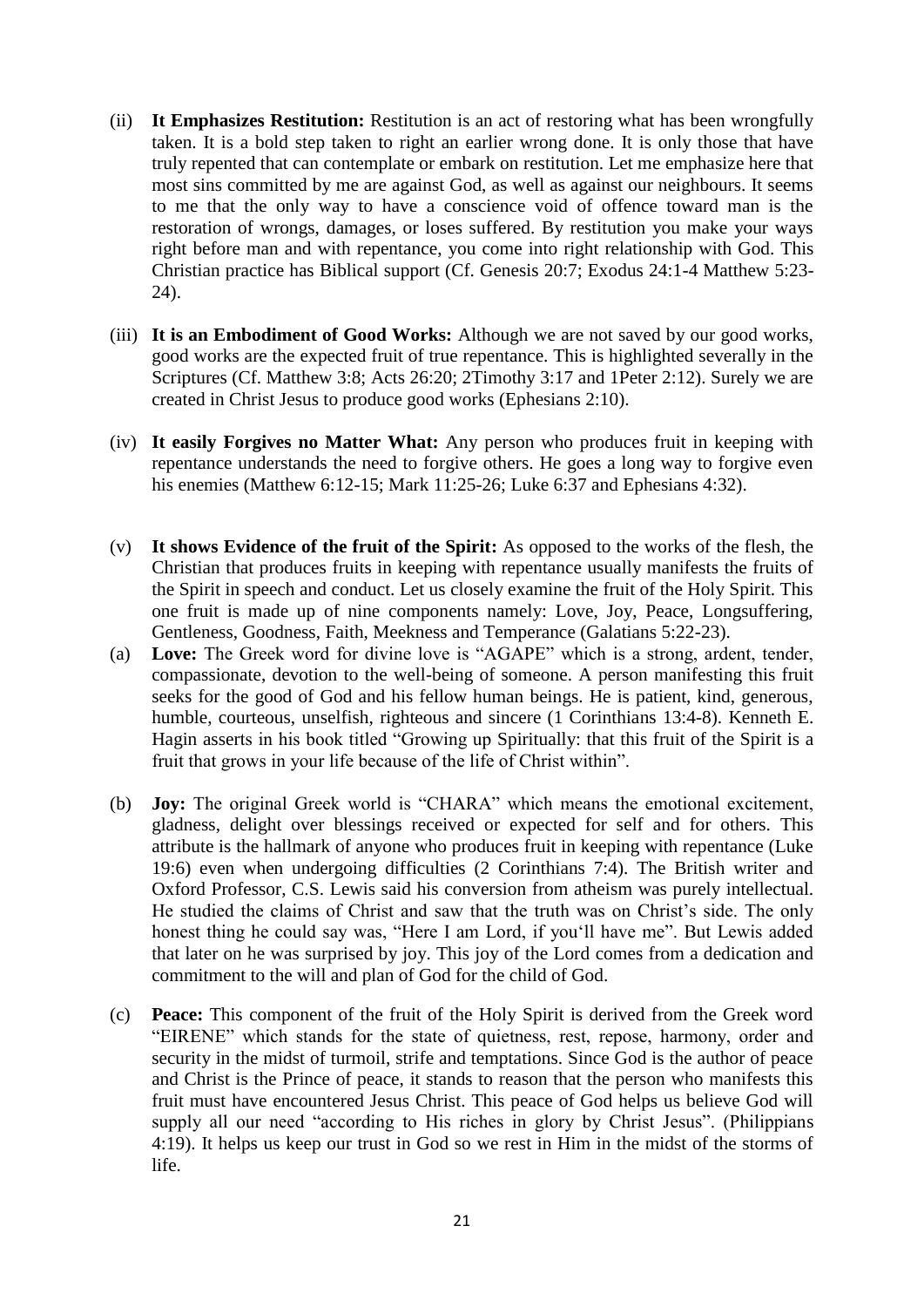- (d) **Longsuffering:** The Greek word "MAKROTHUMIA" means patient, endurance, to bear long with the frailties, offences, injuries and provocations of others, without mourning, repining or resentment. Frankly speaking I am of the opining that his fruit component only be produced by a Christian who produces fruit that is keeping with repentance (Cf. Colossians 1:10-11). The Holy Spirit helps us to be patient and even tempered even toward those that deliberately try to upset or harm us. This fruit of the spirit helps us to go the extra mile, turn the second cheek, endure insult and bear with those that ridicule us.
- (e) **Gentleness:** The word is derived from the Greek word "CHRESTOTES" which means a disposition to be gentle, soft spoken, kind, even tempered, cultured and refined in character and conduct. In our modern age where most people are always in a hurry to catch up with one appointment, meeting or business transaction, this quality seems to have been missing. Nevertheless, this fruit is sympathetic, sensitive to people's needs, and problems. It gives a soft answer that turns away wrath and avoids stirring up angry outbursts of temper (Proverbs 15:1).
- (f) **Goodness:** The Greek word "AGATHOSUNE" represents the state of being good, kind, virtuous, benevolent, generous and God like in life and conduct. The Bible makes it clear that man of himself cannot do good (Psalms 14:3). However, after being born of the Spirit, the Christian can be endued with this attribute. It manifests in helping others and meeting their real needs.
- (g) **Faith:** In Greek the word "FAITH" is written as "PISTIS" which means the loving, divinely implanted, acquired and created principles of inward and wholehearted confidence, assurance, trust and reliance of God and all that He says. Simply put faith as total trust and confidence in what God has promise. The Christian life is a walk of faith since without faith one cannot please God (Hebrew 11:6). Every Christian needs to manifest this fruit so as to have meaningful relation with God.
- (h) **Meekness:** This word is derived from the Greek word "PRAOTES" which means the disposition to be gentle, kind, indulgent, even balance in temper and passions, and patient in suffering injuries without felling a spirit of revenge. God helps the meek person (Psalms 147:6) and make him a blessing to others (Galatians 6:1). No wonder only true believers can produce this fruit that was manifest in the life of Jesus Christ (Isaiah 53:7; Mathew 11:28-30).
- (i) **Temperance:** The Greek word "ENKRATEIA" means self-control; a moderation in the indulgence of the appetites and passions. Daniel exhibited this wonderful fruits while living as exile in Babylon, He had his friend had this fruit and God blessed them as they refused to eat the King"s food (Daniel 1:8f). How wonderful our Christian witness would be if we coveted this attribute. Let me at this juncture say that temperance is not mere moderation. Rather, it is a self-control that results from self-discipline. The corresponding verb is used in 1Corinthians 9:25 of athletes who must exercise selfcontrol in everything if they want to win. This fruit helps the Christian to put to death all the desires, Passions. Appetites and tendencies of the flesh.
	- 2. **What are the Things that Hinder us from producing Fruit?** The following obstacles hinder a Christian from producing fruit in line with repentance.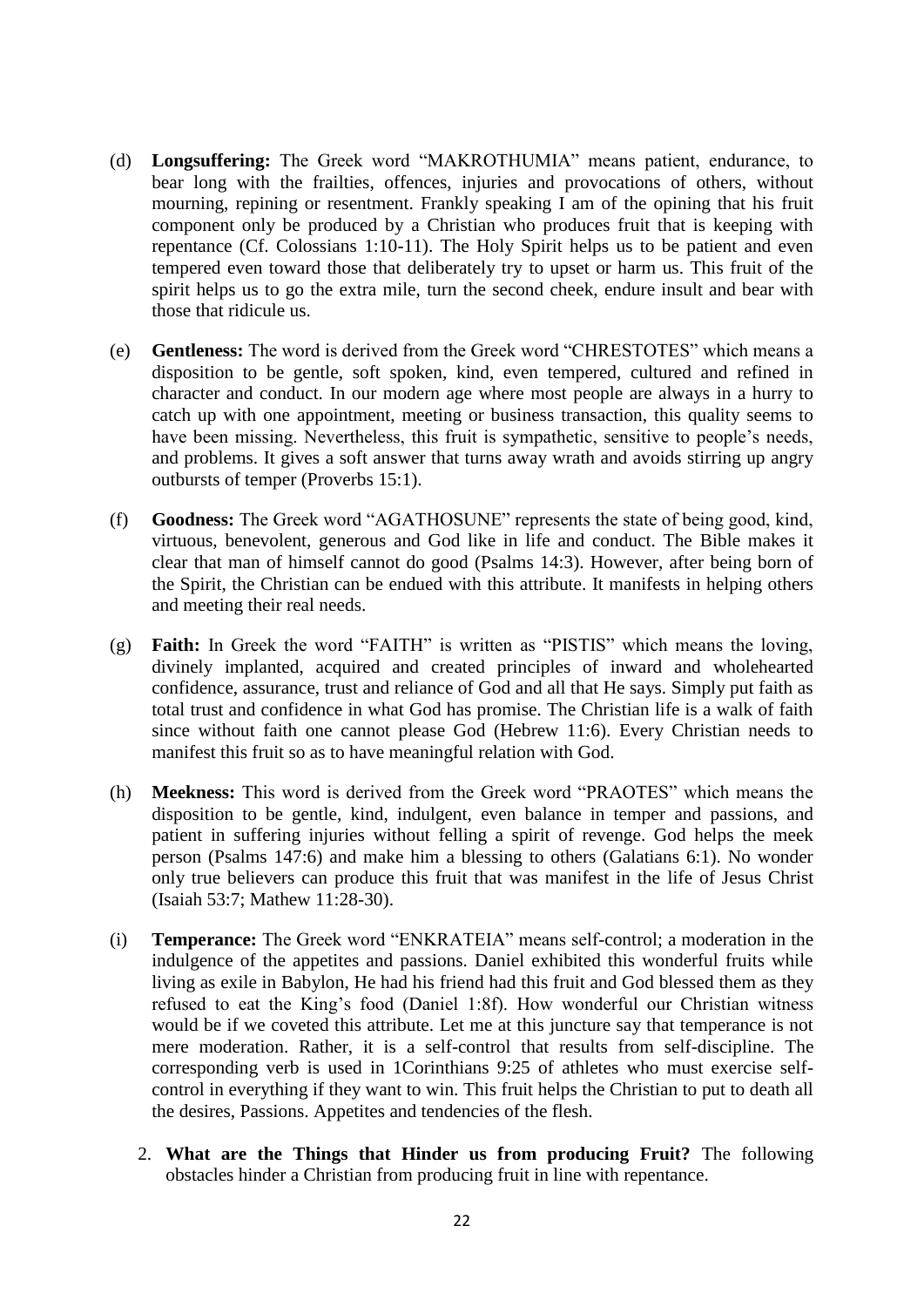- (i) **Unbelief:** This is the act of not exercising faith in what God has said. It leads to doubt and blocks the production of fruit in the life of a Christian. In Matthew 21:21a) Jesus Christ highlights the undesirable attribute of unbelief in the life of a believer. James the Apostle also is of the same view (James 1:6-8).
- (ii) **Lack of the Word of God:** The amount of the word of God in the life of a believer is a measure of the spiritual growth of that believer. Hosea the prophet puts it this way and I quote, "My people are destroyed for lack of knowledge…" (Hosea 4:6a) Mark 11:24 says "You err because you know not the scriptures." In the parable of the Sower, Jesus explained, "the seed is the word of God" (Luke 8:11). God's will for our lives is fruitfulness (Psalms 1:3) because the righteous is said to be like a tree planted, cultivated and well watered. The Apostle Paul boldly advised Timothy to study the word of God in order to be approved of Him.
- (iii) **Prayerlessness:** In an age where people are so busy chasing after money, position, title, etc. Conscientious and effective praying becomes difficult if not impossible. To pray is not only to win but to bear fruit. The time we spend with the Lord in prayer can release a great, life – changing and historic power to a needy word. A prayerless Christian is a defeated Christian who definitely cannot bear fruit in keeping with repentance. Dr. lee Robertson in his book titled "For Preachers only" said, "it is a sin not to pray and how often we have sinned against God". He suggest three major reasons for prayerlessness and I quote.

"it may be we haven"t prayed because we are **selfish w**e think only of ourselves, not of others. It may be we have failed to pray because of **forgetfulness** we are so busy with the things around us, we don"t take time to pray. It may be we didn"t pray because of **foolish pride** we have an idea we can work it out for ourselves and so we didn"t call upon God."

- (iv) **Lack of Generosity:** The Bible teaches that Christians can give willingly and cheerfully, from a spirit of generosity (Exodus 25:2; 2Corinthians 9:6, 7). One cannot produce fruit if one does not give God does not measure our giving by the amount we give, rather He rewards us according to what is left after we give. No wonder Jesus said the very little amount given by the Widow was greater than all the others because it was "all she had". (Luke  $21:1$ )
- (v) We need to be generous when we give for the things of God. It is a proof of our love for God and our fruitfulness. To refuse to be a faithful and fruitful steward by giving is an act of robbery and rebellion towards God.
- (vi) **Not Abiding in Christ:** The danger of fruitlessness has been expressly highlighted by Jesus in John 15:4 and I quote "Remain united to me, and I will remain united to you. A branch cannot bear fruit by itself; it can do so only if it remains in the Vine. In the same way you cannot bear fruit unless you remain in me." (GNB). It is a fact that only Christian that does not abide or get connected to Christ will not be able to produce fruit. We need to do all in our power to always ensure that we remain attached to Jesus to ensure our fruitfulness.
	- **3. Are there Biblical Examples of People who have Succeeded in Producing Fruit?**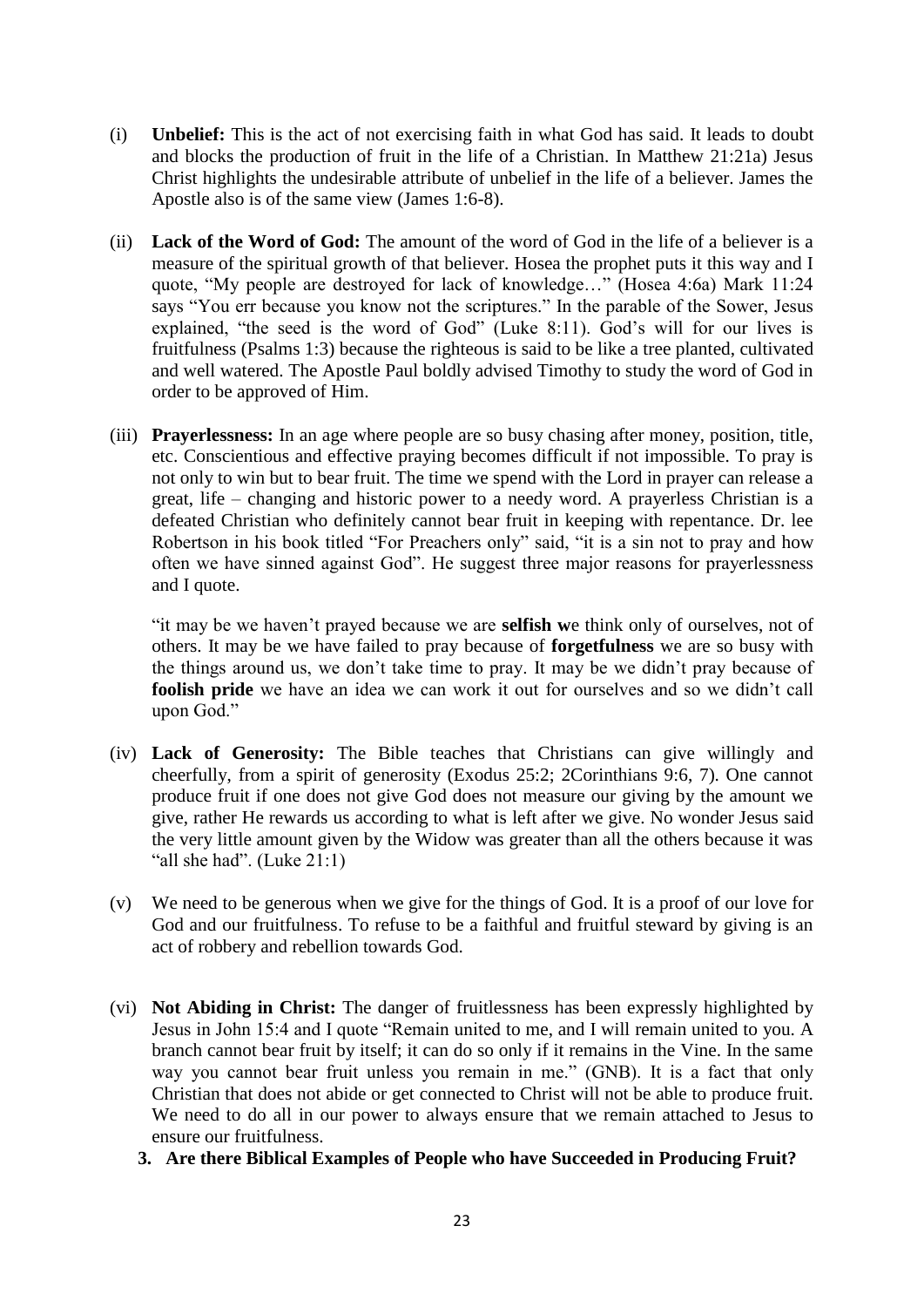The answer is a resounding yes as we shall see from the following examples.

- (i) **Zacchaeus:** According to Luke 19:1-10, a man named Zaccaheus has a life changing encounter with the Lord Jesus. Like all Publicans, he had become very rich by oppression and extortion of money from the Jews. He was an avowed and certified sinner. However, after his encounter with Jesus, his life changed. In a singular act, he repented of his sins and received salvation. Although God had forgiven him, Jesus had something against him. Listen to the heartbeat of a changed Zacchaeus, "Lord, the half of my goods I give to the poor." This is a commitment of the present reality of his changed life not of his past. He continued, "if I have taken anything from any man by false accusation, I restore him four fold" What a sign of changed personality.
- (ii) **Zacchaeus showed that repentance is more than shedding tears**. It requires that one has to produce evidence of one"s repentance.
- (iii) **The Samaritan Woman:** This woman obviously had led a very sinful life but her story did not end on that sad note (John 4:7f). After having a direct encounter with Jesus Christ, her life became beautiful. She began to produce fruit by calling on others to come and meet the Lord; and the Bible records that she was very successful in doing so (John 4:29-30). How many of today"s Christians would have done what she did?
- (iv) **Nicodemus:** Information available indicate that this man was a Jewish Rabbi, member of the Sanhedrin, very wealthy and a ruler of the Jews. Nevertheless, he recognized his need of Jesus and went to see Him to get more insight on things of God. Christ used the opportunity to inform Nicodemus of the necessity of the new birth experience (John 3:1f). After his meeting with Jesus Christ the Bible records that Nicodemus produced fruit keeping with repentance. For one thing, he testified for Christ (John 7:50-51) and again he did service for Christ (John 19:19). It is indeed possible to produce fruit in keeping with repentance. We have numerous examples of people who had produced fruit in keeping with repentance; such as Stephen, Peter Paul, James, the thief on the cross etc.
	- 4. **How can We produce Fruit in Keeping with Repentance?** Before any tree can produce fruit, it has to be planted and grow to maturity. Similarly for someone to bear fruit in keeping with repentance he has to meet the following requirement.
- (i) Get the New Birth Experience: This foundational truth was canvassed by Christ depth in this discussion with a Jewish ruler Nicodemus. In this experience a person receives a new holy nature from God which is an essential requirement to be part of God"s holy Kingdom. We become born of the Spirit as opposed to being born of the flesh. We become born of God in contrast to being born of man (John 1:13). Watchman Nee in his book titled "The Spiritual Man" has this note of warning concerning those who do not have the new birth experience and I quote: "When a man is regenerated he obtains God's life. This is the minimum for every believer. Whoever has not believed in the death of the Lord Jesus and received a supernatural life which he originally did not have, regardless of how zealously he may be progressing in the areas of religion, morality and learning, is still a dead man in God's sight. All who do not have God's own life are dead." Our Igbo hymnbook (**Ekpere na Ab**ụ**)** contains several greatly inspired hymns on this subject. Take for example Abụ 258 that asks the challenging question, "Have you been to the Lord for the cleansing power?" Even Abu 266 emphasizes the new birth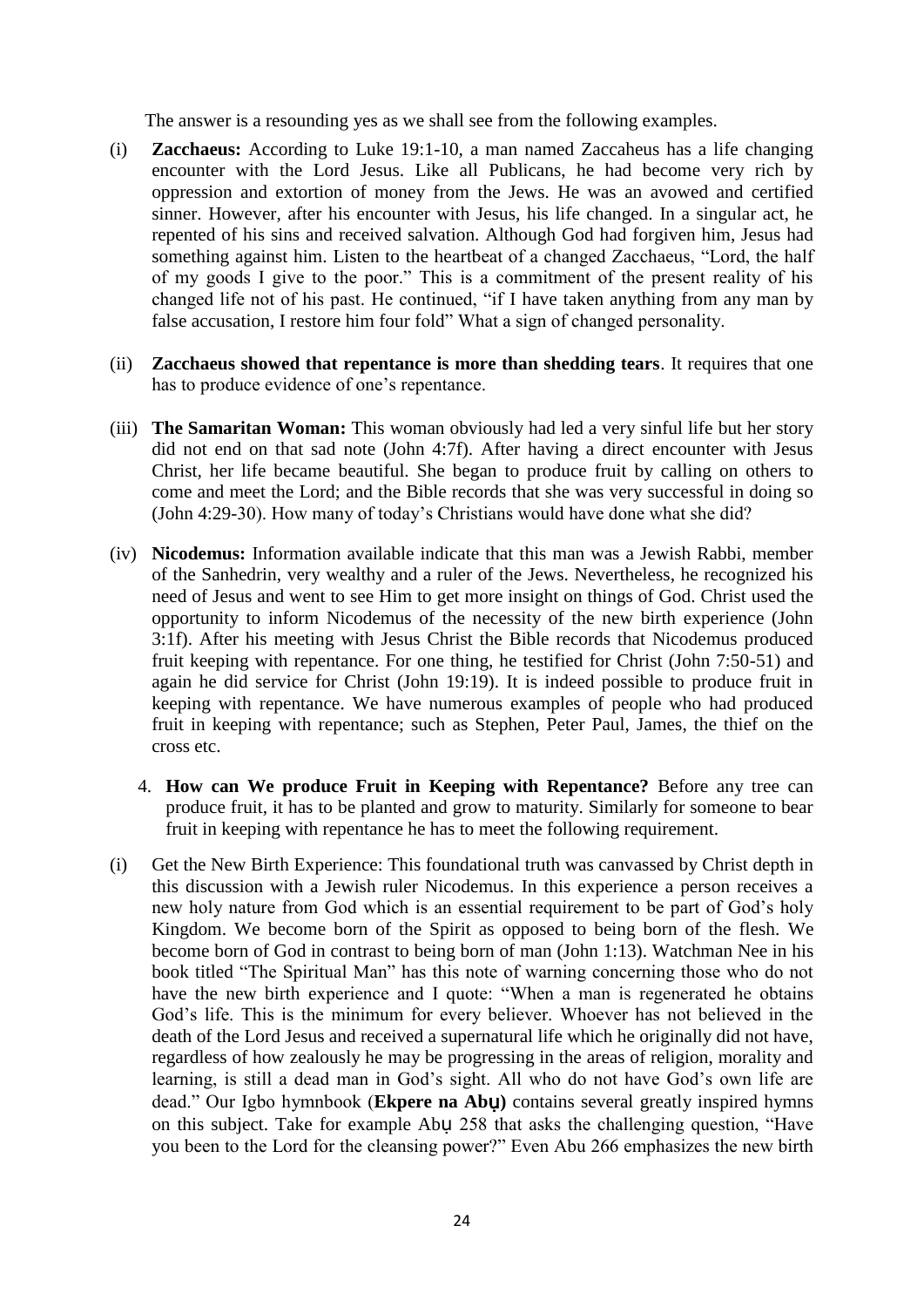experience as it tells the story of "A ruler once came to Jesus by night." All these go to show the necessity of the new birth experience.

(ii) Be a Spiritual Man: By this I mean that anybody who wishes to produce fruit in keeping with repentance should be subject to the rule of the Holy Spirit. A spiritual man is someone whose mind, will and emotion are completely under the control of the Holy Spirit. The spiritual man has come to know the intimacy of the Holy Spirit as he is unveiled in the word. We need to become conscious of the Holy Spirit's indwelling presence, and learn to walk in the light of the Word. Kenneth E. Hagin writing on this subject said and I quote: "The Spiritual man is the one whom the Word has gained the ascendancy over his mind and over his body. It has brought him into harmony with the will of God…"

Again, David Yonggi Cho in his book titled "The Holy Spirit: My Senior partner" highlights the need for the Christian to intimately relate with the Holy Spirit and I quote: "Fervently fellowship with the living Holy Spirit, Without it, the Church naturally becomes cold, worship becomes mechanical and faith loses the burning passion which gives a depth to our whole personality."

(iii) Abide in Christ: Jesus Christ taught this spiritual principle in John 15:5 and I quote: "I am the vine, you are the branches. If a man remains in me and I in him he will bear much fruit; apart from me you can do nothing."

The vast majority of trees have branches and it is on these branches that the fruits are found. It is therefore a great importance that the branch is firmly attached on the stem of the tree for it to produce fruit. Without the stem the branch will not exist. To be a fruit producing Christian, we need to abide or remain in Christ at all times. Failure to do so will lead to unfruitfulness and destruction.

- (iv) Live a Holy Life: To some people living a life of holiness seems impossible but god commands His people, in the NIV, "Be just as He who called you is holy, so be holy in all you do." (1Peter 1:15). To some Christians to live a life of holiness is to dress in a certain way devoid of ear rings, necklace or make-up. Such people are very concerned with the outward appearance; but is God really concerned about the outward man or the inner man? Let Samuel the Prophet provide the answer and I quote: "But the Lord said to Samuel, do not consider his appearance or his height, man looks at the outward appearance, but the Lord looks at the heart." (1Samuel 16:7). Living a holy life is to be separated from all sin and immoral living a consecration to the same end in life that God is consecrated to. It permeates the personal moral cleanness of life and conduct. It is evidenced by purity of life and morals, not by outward appearance and the customary adoring which make a person more beautiful and a better representation of true religion.
- (v) **Obey the Great Commission:** Just prior to Christ"s ascension, he issued the Great Commission to His disciples and I quote: "Go therefore and make disciples of all nations, baptizing them in the name of the Father and the Son and the Holy Spirit, teaching them to observe all that I commanded you; and Lo, I am with you always, even to the end of the age: (Matthew 28:19-20). The major command in this directive of Jesus is for his disciples to make new disciples or to produce fruits for Him. How can a Christian obey the Greet Commission in this age? Stan Toler in his book titled "The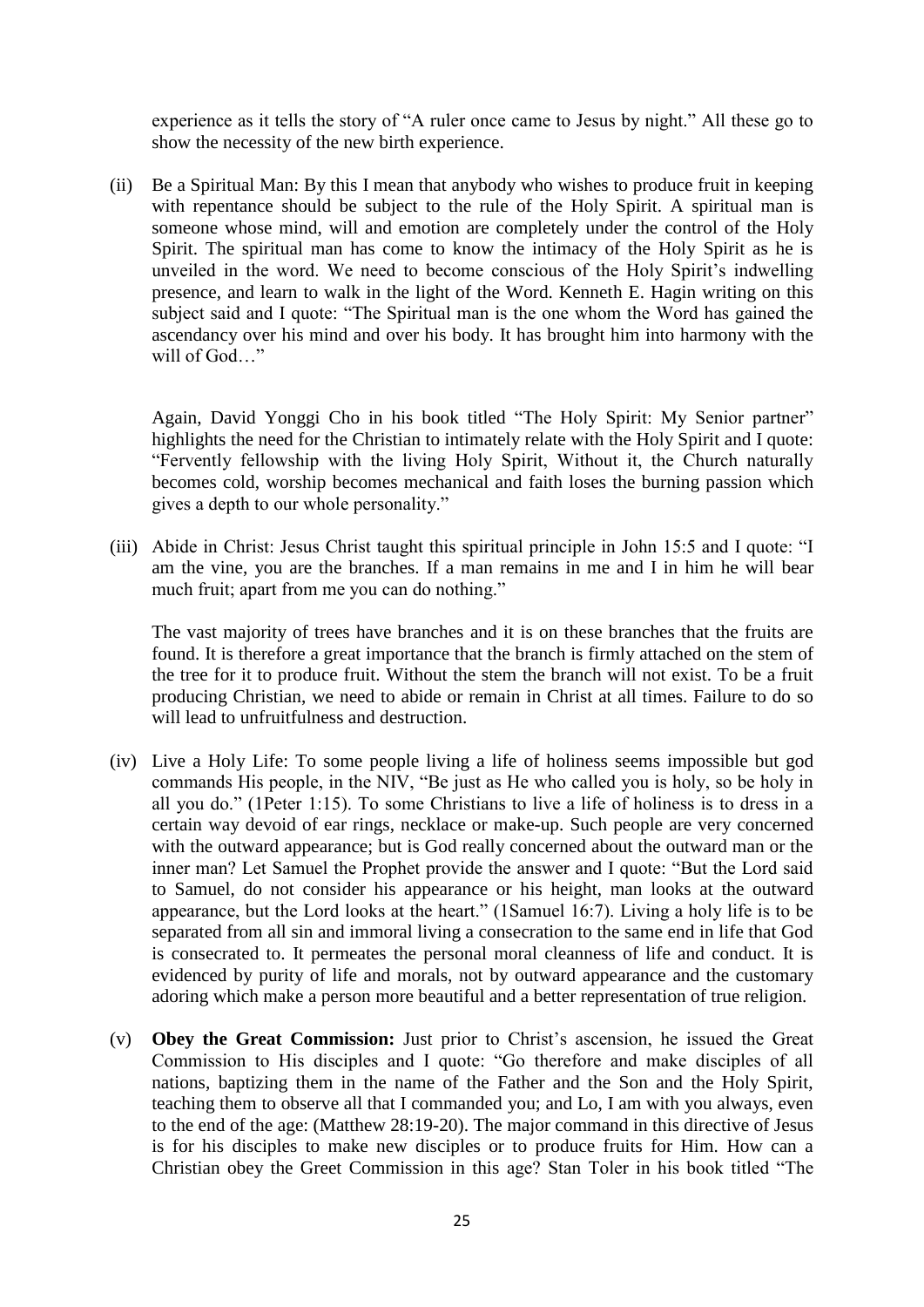people principle: transforming lay persons into leaders" makes a case for the Church today to adopt the use of personal evangelism and I share that viewpoint. Personal evangelism is always a one-to-one relationship, effective only as we build bridges of good interaction with the person we are leading to Christ. Evangelism becomes effective when every member of the church is reaching out and winning souls for Christ. We need to teach our congregations that personal evangelism is an essential part of Christian living. The world renowned Evangelist Billy Graham in his book titled "The Billy Graham Christian Worker"s handbook" said and I quote:

"Only by a life of Obedience to the Voice of the Spirit, by a daily denying of self, by full dedication to Christ, and by constant fellowship with Him, are we enabled to live a Godly life and an influential life in this present ungodly world."

Let us mobilize our congregations to be concerned about evangelism. We cannot pretend to love God and profess that we are Obedient to Him if we are not involved in the Church"s mission to reach those who do not know Christ. Every Anglican member should obey the great Commission by sharing Jesus with all. Let us begin to step outside our Comfort Zones to share the good news of Christ with all by every possible means.

(vi) **Put a Premium of the Cultivation of the Fruit of the Spirit:** Although a Christian begins to manifest some measure of Christian virtues immediately after repentance, let us not lose sight of the fact that further and continuous fruitfulness depends on cultivation. Although a tree produces fruit from its own life, the branches must be pruned and the fruit sheltered and protected from insects and wild birds. Since we reap what we sow, those who fail to cultivate their inner spiritual life will fail to reap a bountiful harvest of Christian virtues. Let us not neglect the cultivation of our Christian life. A neglected garden grows weeds and soon becomes fruitless.

You must repent if your fruits have become rotten due to neglect or carelessness. Do not depend on the fruit you produce in yester years. Let your fruit be fresh so that those that come in contact with you will see the freshness of your fruit, taste its sweetness and giving glory to God for your life.

Therefore, let us put a premium on the cultivation of the fruit of the spirit in our lives. Every church must begin to emphasize fruit bearing in the lives of her members. The totality of our members should be taught on the importance of producing fruit in keeping with repentance. For the  $21<sup>st</sup>$  Century to move Forward, Christian virtues must abound in her. No matter the amount of success enjoyed by the church, she should not lose sight of the importance of real Christian character. Christian workers and leaders should be examples to the flock. The higher we go in the cultivation of Christian virtues, the more wholesome our impact on the generality of the member. Do not despair if you discover now that you are fruitless. Let the Lord restore you, prune you and make you fruitful in Jesus name Amen.

#### **(vii) What are the Benefits or Rewards for the Christian that Produces Fruit?**

(a) He Avoids God"s Disciplinary Interventions: Bruce Wilkinson in his book titled "Secrets of the Vine" highlights how God intervenes in the life of a barren Christian and I quote, "If your life consistently bears no fruit, God will intervene to discipline you. If necessary, he will use painful measures to bring you to repentance." A child of God who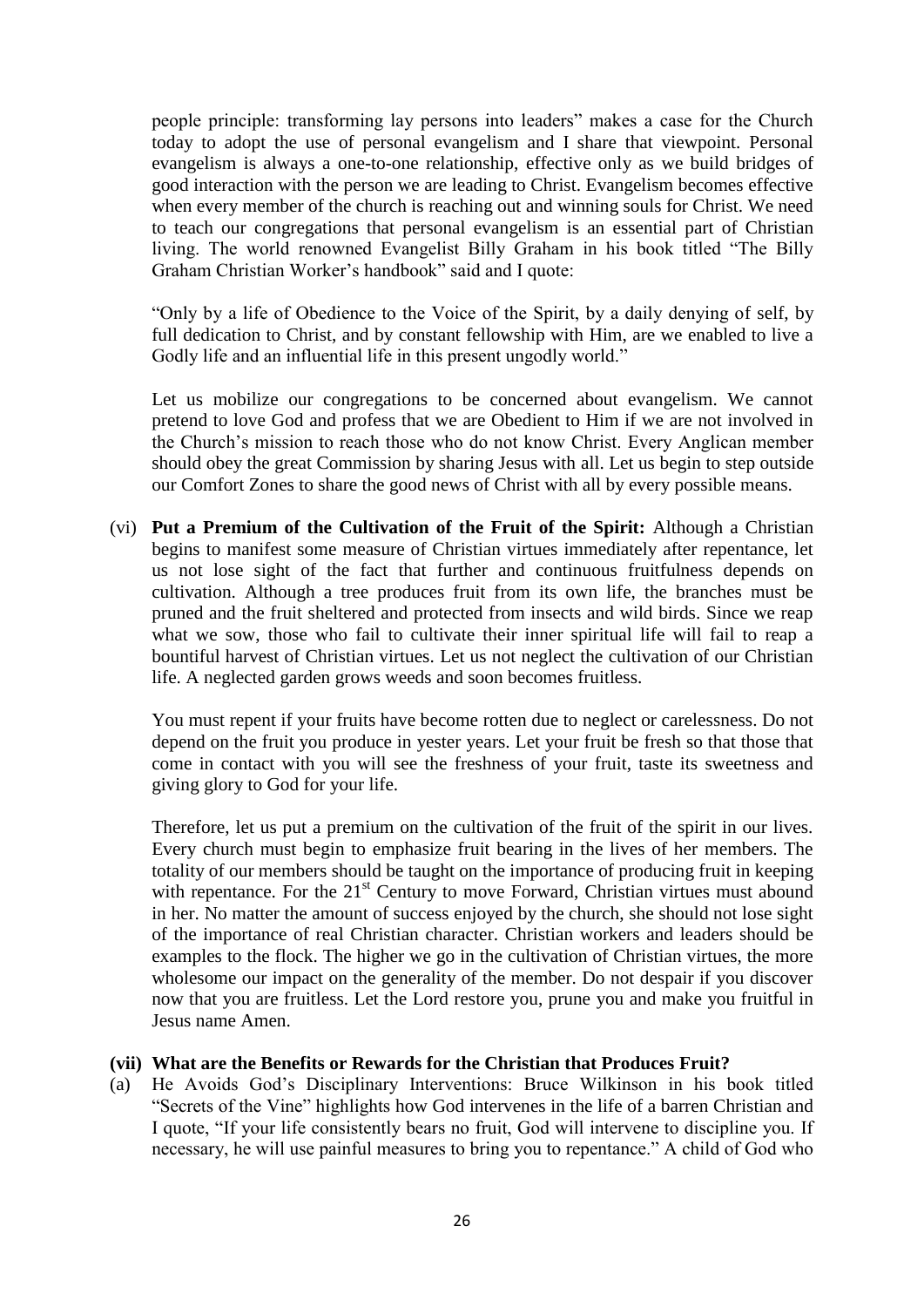produces fruit will definitely avoid God"s disciplinary measures reserved for the unproductive Christian (John 15:2).

- (b) **He Attracts God's Pruning to produce more Fruit:** If your life bears some fruit, then God will intervene to prune you. If necessary he will risk your misunderstanding of His methods and motives. His purpose is for you to put away immature commitments and lesser priorities to make room for greater abundance to His glory. Pruning is the vine dresser's single most important technique for ensuring a plentiful harvest. In pruning, God asks you to let go of things that keep you from His kingdom purposes and your ultimate good. This kind of pruning goes beyond rearranging priorities to the heart of what defines us – the people we love, the possessions we cling to, our deep sense of personal rights. They are the very ears God must rule if we are to bear more fruit.
- **(c) He Gets Invitation to Abide More Deeply With Him in order to Bear much Fruit:** God"s purpose for a Christian is not for him to do more for God but that he will choose to be more with God. It is only by remaining and staying closely connected to Him that one can enjoy the most rewarding friendship with God and experience the greatest abundance of His glory. If we are not abiding in Him, we wither and die and become of no spiritual use. However, if we stay connected to him, if we draw spiritual nourishment from Him. If we allow the power that flows through Him to flow through us, then nothing will stop us from producing much fruit. The invitation to abide more deeply comes from Christ to the fruit producing Christian (john 15:9). The challenge in abiding in Him is always to break out from dutiful activities to a living, flourishing relationship with God, Someone may wonder how working less for God in order to spend more timewith Him can give rise to "much fruit" in your life. Reason is that when you abide with Him, God rewards you by supernaturally multiplying your efforts. Let me point out that abiding in Christ carries with it a promise of answered prayer. Jesus said, "if you abide in me and my words abide in you, you will ask what you desire, and it shall be done for you. By this my Father is glorified, that you bear much fruit." (John 15:7, 8). Later, in verse 16, Jesus repeats the promise, Nothing pleases God more than when we ask for what He wants to give. Let us begin to spend more time with Him. Let us allow priorities, passions and purposes to motivate us. Then we will ask for things that are closet to His heart and will bear much fruit.

He lives in Joyful Abundance: Undoubtedly the most startling symbol of abundance in the Old Testament is the snapshot of what the spies found in the promised land as recorded in Numbers 13:23 and I quote: "They came to the valley of Eschol and there cut down a branch with one cluster of grape; they carried it between two of them or a pole."

To my mind, one cluster of grape that is carried on a pole by two men represents a bumper harvest or a snapshot of supernatural abundance. I believe that it is the portrait of fruitfulness that God has in store for His people. Such a person lives in joyful abundance. After all, Jesus made a wonderful promise to His disciples that night in the vineyard, and I quote: "These things I have spoken to you, that my joy may remain in you, and that your joy be full," (john 15:11). Joyful abundance is for Christians that produce fruit. You were created for a life mission of abundance for God but you will have to co-operate with God's ways and respond to him in obedience and trust.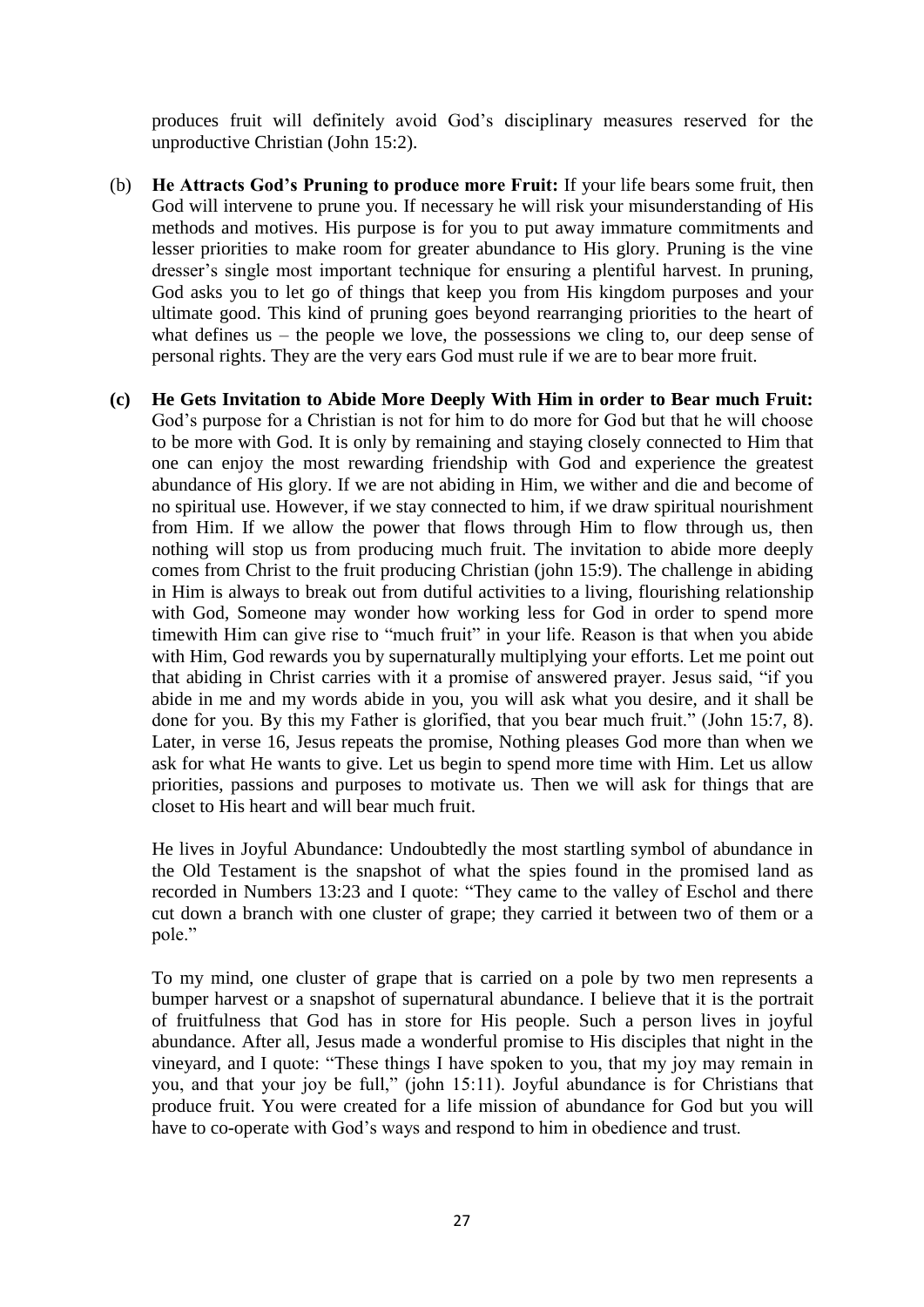## **CONCLUSION:**

The call to produce fruit in keeping with repentance is a call to service. Christians are saved to serve. Every believer must therefore be involved in serving God. There is a place for every child of God in this work; and in God"s Vine-yard, no work is considered small. The call to produce fruit is also a call to living life of holiness and purity of heart. It is a call to the church to rise up to her calling and intensify her efforts to evangelism. We are to go out and sow precious seed of the word of God in the hearts of our fellow men. We cannot do these things without the Holy Spirit. Indeed, we cannot do without the Holy Spirit in our Christian Service. Our preaching will be ineffective, our counseling inadequate and every other service will be unproductive expect done by the power of the Holy Spirit.

Let me challenge all of us to heed the call to produce fruit, more fruit and much fruit as we dedicate ourselves to walk with the lord, decide to do His will, consistently abide in Him and wholeheartedly trust and obey Him. If you are willing to accept the challenge please join me as I conclude with the 19<sup>th</sup> century song writer Mr. D.B. Towner's song titled "Trust and Obey".

#### **SS & S 642 TRUST AND OBEY**

When we walk with the Lord In the light of His word What a glory He sheds on our way While we do His good will He abides with us still And with all who will trust and obey

Trust and Obey For there is no other way To be happy in Jesus But to trust and obey…

May the Almighty God bless, protect, guide and make you fruitful to His praise and glory in Jesus name Amen.

Thank you for patient listening.

**The Rt. Rev. Dr. J. C. Ilonuba (JP) Bishop of Nsukka)**

#### **ADMISSIONS AND CONFIRMATION:**

Within the period in review, the following candidates have been admitted to different Church organizations and others confirmed.

| <b>Total confirmation</b> | 2110                   |
|---------------------------|------------------------|
| <b>Confirmation</b>       | 632 Males 1478 Females |
| C.F.F                     | 109                    |
| Mother's Union            | 99                     |
| Women's Guild             | 338                    |
| Girl's Guild              | 232                    |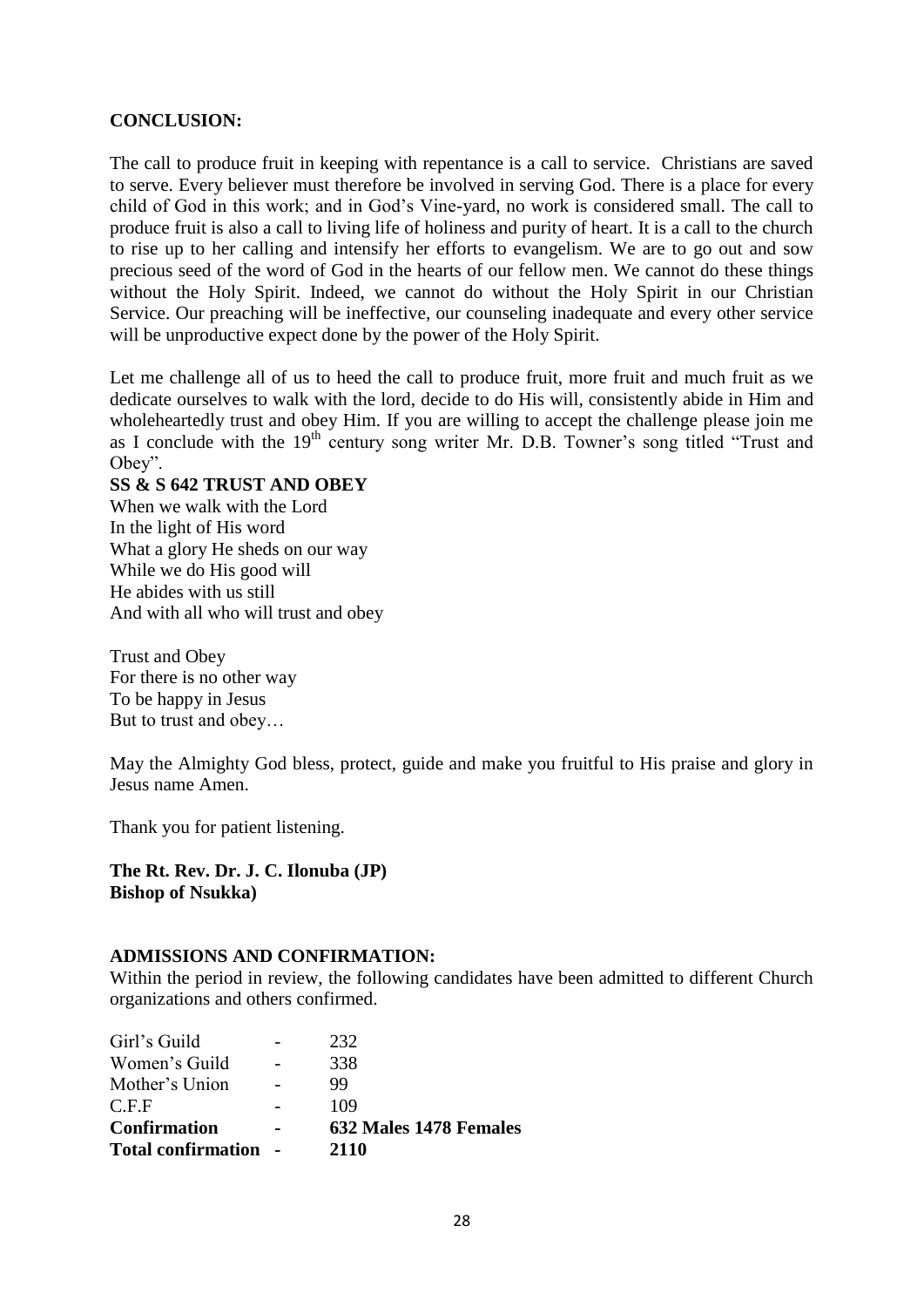| S/N               | Church/parish                    | <b>GG</b>       | $W\overline{G}$ | MU             | <b>CFF</b>      | <b>CONFIRMATION</b> |                 | <b>TOTAL</b>     |
|-------------------|----------------------------------|-----------------|-----------------|----------------|-----------------|---------------------|-----------------|------------------|
|                   |                                  |                 |                 |                |                 | <b>MALES</b>        | <b>FEMALES</b>  |                  |
| 1.                | St. Stephen's Eha-Alumona        | $\overline{5}$  | $\overline{31}$ | $\overline{5}$ | $\overline{5}$  | 44                  | 106             | 150              |
| 2.                | St. Thomas' Aku                  | 17              | 8               | $\overline{3}$ | 12              | 37                  | 84              | 121              |
| $\overline{3}$ .  | St. John's Edem-Ani              | $\mathbf{1}$    | 10              | $\overline{a}$ | $\overline{2}$  | 11                  | 29              | 40               |
| $\overline{4}$ .  | St. Philip's Ozalla              | $\overline{5}$  | $\overline{7}$  | $\overline{2}$ | $\mathbf{1}$    | 28                  | 57              | 85               |
| $\overline{5}$ .  | St. John's, Itchi                | 17              | $\overline{5}$  | $\mathbf{1}$   | $\overline{2}$  | 14                  | 38              | $\overline{52}$  |
| 6.                | St. mark's Ohodo                 | 10              | 19              | $\overline{4}$ | $\mathbf{1}$    | $\overline{19}$     | 39              | 58               |
| 7.                | All Saints Obool-Afor            | $\blacksquare$  | $\overline{8}$  | $\mathbf{1}$   | $\overline{4}$  | 17                  | $\overline{35}$ | 52               |
| 8.                | St. Paul's Uda                   | $\overline{2}$  | 12              | 6              | 6               | 10                  | 38              | 48               |
| 9.                | St. Mary's Iheakpu-Awka          | 32              | 24              | 27             | 26              | 68                  | 120             | 188              |
| 10.               | St. Mary's Mbu                   | $\overline{7}$  | $\overline{27}$ | $\overline{5}$ |                 | $\overline{21}$     | $\overline{55}$ | $\overline{76}$  |
| 11.               | St. Matthew's Mgbuji             | 13              | 54              | 6              | $\mathbf{1}$    | 42                  | 140             | 182              |
| $\overline{12}$ . | Federal Government College Lejja | ÷.              | $\overline{a}$  | $\overline{a}$ | $\overline{a}$  | $\overline{a}$      | 89              | 89               |
| $\overline{13}$ . | St. Luke's Nsukka                | 35              | 14              | 5              | 8               | 38                  | 63              | 101              |
| 14.               | St. Bartholomew's, Amachalla     | 15              | 10              | $\mathbf{1}$   | $\mathbf{1}$    | 20                  | 70              | 90               |
| 15.               | St. Paul's Cathedral Nsukka      | $\overline{7}$  | 15              | $\overline{7}$ | $\overline{7}$  | 37                  | 56              | 93               |
| $\overline{16}$ . | St. Philip's Eha-Amufu           | 17              | 28              | $\overline{5}$ | $\mathbf{1}$    | $\overline{45}$     | $\overline{70}$ | 115              |
| 17.               | <b>Christ Church Chapel UNN</b>  |                 | 8               | 9              |                 | 33                  | 32              | 65               |
| 18.               | St. Stephen's Ogrute             | $\overline{12}$ | $\overline{14}$ | $\overline{2}$ | $\overline{13}$ | 57                  | 164             | $\overline{221}$ |
| 19.               | St. Mark's Abbi                  | $\overline{7}$  | $\overline{9}$  | $\overline{4}$ | $\mathbf{1}$    | $\overline{18}$     | 31              | $\overline{49}$  |
| 20.               | St. Luke's Amufie                | $\overline{5}$  | 16              | $\overline{a}$ | 8               | 25                  | 48              | $\overline{73}$  |
| 21.               | St. Bartholomew's, Obimo         | 1               | $\overline{8}$  | $\frac{1}{2}$  | $\tau$          | $\overline{18}$     | $\overline{39}$ | $\overline{57}$  |
| 22.               | <b>Emmanuel Church Alor-Uno</b>  | 14              | 10              | 6              | $\overline{3}$  | 10                  | 32              | 42               |
| 23.               | St. Cyprian's Secondary Schools  | $\overline{7}$  | $\overline{a}$  | ÷,             | $\overline{a}$  | 20                  | 43              | 63               |
|                   |                                  | 232             | 338             | 99             | 109             | 632                 | 1478            | 2110             |

# **Admissions and Confirmation 9th October 2005 1st October 2006.**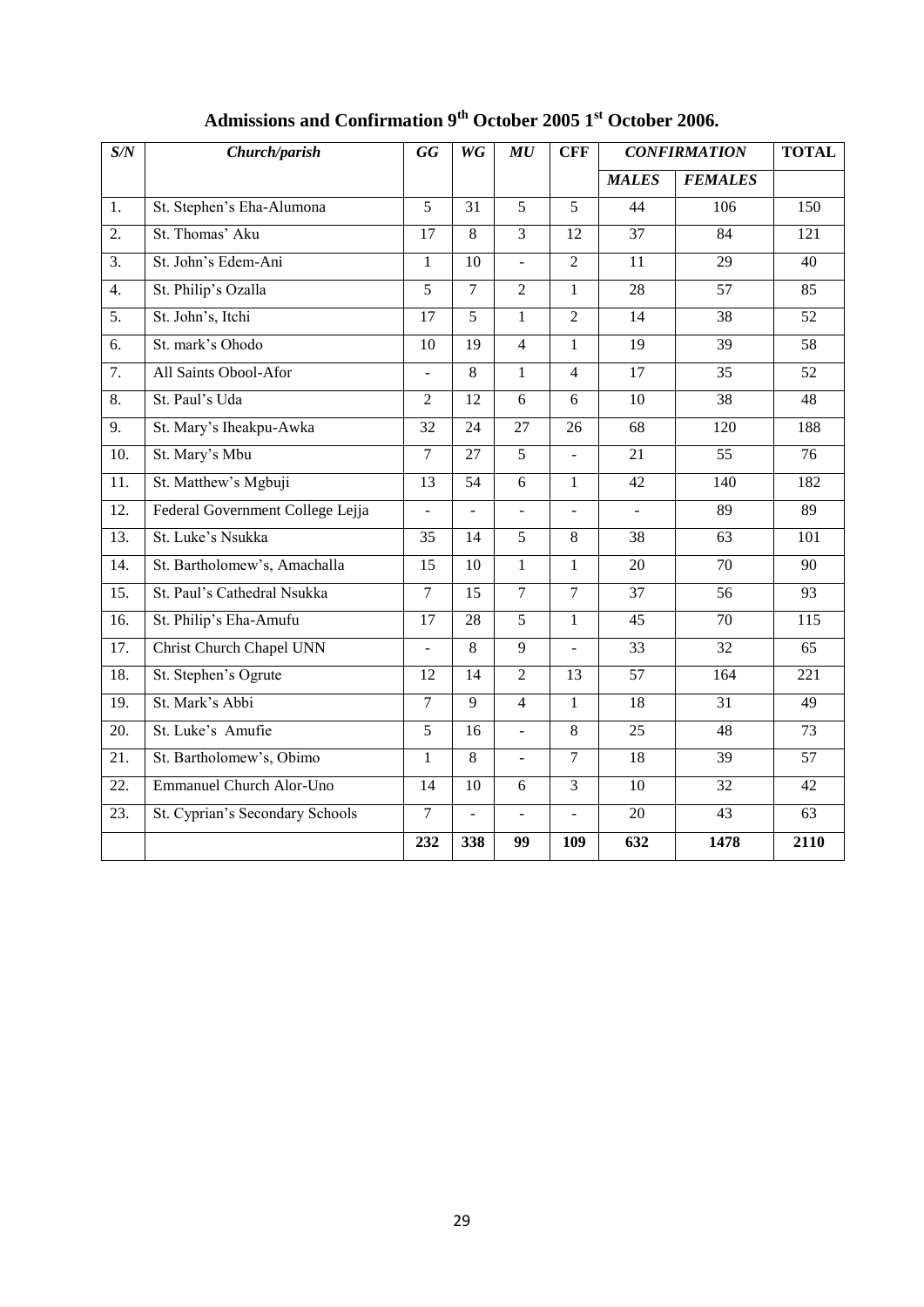#### **APPENDIX I**

#### **THE FIRST NATIONAL ANGLICAN CONFERNCE ON WELFARE OF THE NATION, THE ROLE OF THE ANGLICAN COMMUNION IN NATIOIN BUILDING HELD FROM WENESDAY 28TH TO FRIDAY 30TH JUNE 2006**

Venue was the cathedral Church of The Advent, Gwarinpa, Abuja, and it attracted the House of Bishops, House of clergy, and the laity as well as Anglican friends.

The focus was on the re-establishment of the Anglican Church from the solid foundation laid by its forebears on the ethos of morality evidenced by hard work, dedication, merit, patriotism, discipline, orderly growth and development among others.

Various papers were presented by experts in education, health, politics, economics, the media, youths, moral values, history of the Church among others.

- The church of Nigeria, Anglican Communion should not be seen to associate itself with the present day decay in the society. It should not and cannot limit itself to evangelizing efforts, management of parishes and mere supervision of liturgy and doctrines of the church, for the decay in the society demands more sustained effort to stem and reverse the evil now ravaging the nation.
- To this end, there is the need for the Church to return to its history to appreciate what had been, ascertain what and where we are, to enable it predict where it is going.
- The Church should continue to speak out without fear or favour on ways and manner to achieve the objective.
- In the quest to redress the ugly trend in the country, peace should be uppermost, for if there is no peace there will be no prosperity.
- Regarding calls for return of schools to the church, a committee should be constituted to examine the merits and demerits of returning schools to the church vis-à-vis expressed fears and reports of successes recorded in some schools already returned to the church, and make recommendations.
- For the church to lead by example it needs to do some serious and honest work about its internal unity.
- Medical routine checks should be conducted for church members with emphasis on blood pressure, while recreation activities and regular physical exercises should be encouraged. Physical exercises can come in the form of singing and dancing in the church.
- That the church should continue to pursue and provide quality education and health care delivery for which it is known for with a view to breaking the shackles of ignorance and poverty.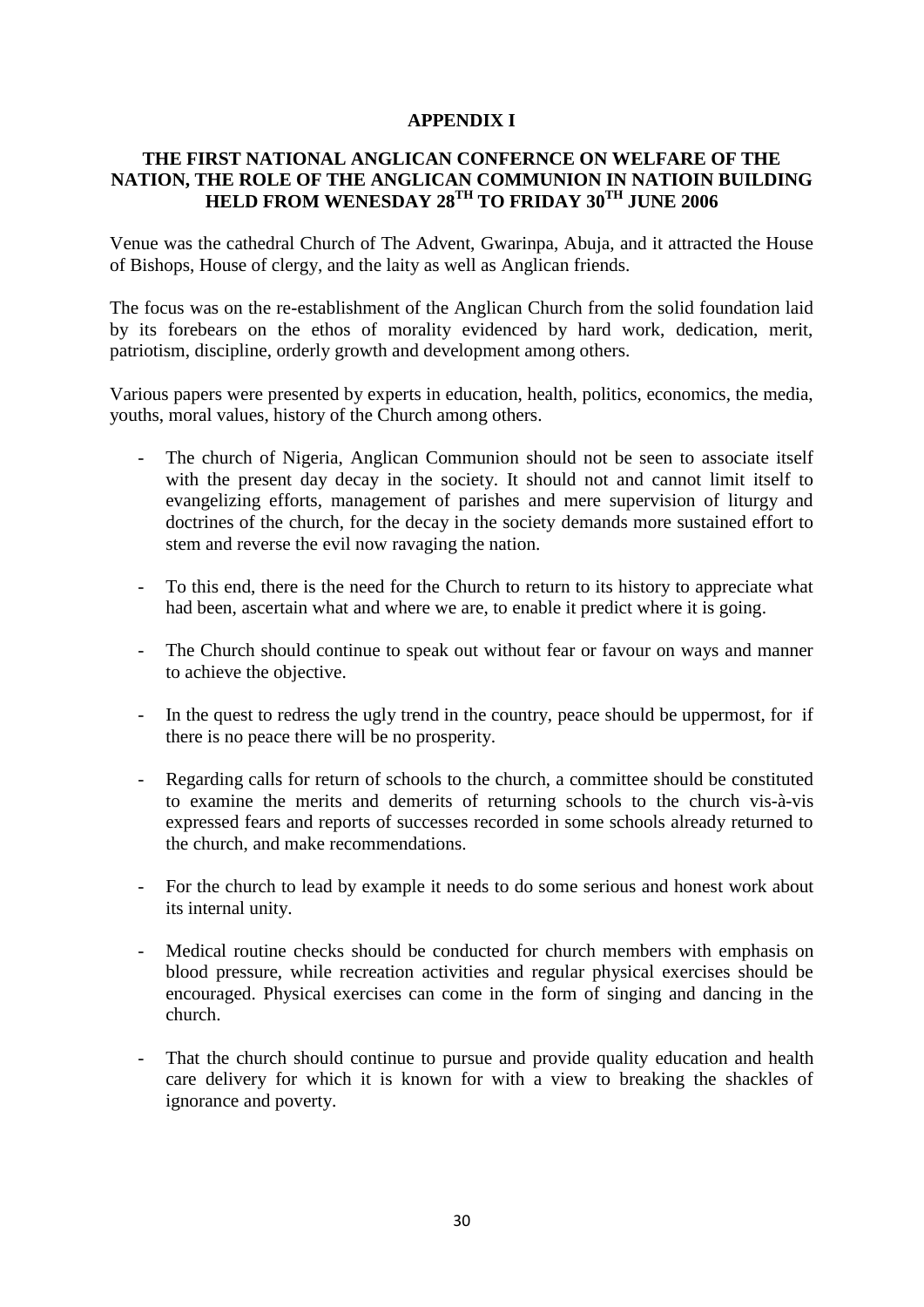- That the church should as a matter of policy implement economic empowerment programmes and target specific sectors of the economy to invest surplus funds, with a view to supporting expansion and charity related projects.
- Encourage women especially the girl-child to acquire knowledge e.g. formal training/education on vocational skill acquisition to enable them manage better and possibly prevent matrimonial dislocation and conjugal disharmonies arising from poverty and over-dependence on their men. Learn to speak out when human rights are subverted and violated in the nation and against societal ills that hamper true nationbuilding as well as participate in partisan politics.
- Anglican women were encouraged to channel their energies properly to the service of God and humanity.
- The church should endeavour to maintain its holy status, by rejecting and discouraging the donation of ill-gotten wealth to the church.
- The clergy should be given better training, not only in divinity, but also in the social sciences. They should be more properly paid and catered for, to keep them from mortgaging their consciences.
- The church should establish a scholarship fund to assist brilliant but indigent students.
- The issue of endowment fund should be encouraged and taken more seriously for the church to have strong influence in the society. The Church must of necessity be economically self-reliant.
- That the church should invest more on youth development.

# **COMMUNIQUÉ:**

- That members of the Anglican Church must be fully involved in seeking elective offices come 2007 elections.
- That the six geo-political zones with their cultural peculiarities must be encouraged to blend like the colours of the rainbow in sharing, and mutually enjoying human and natural resources.
- That Christian media practitioners must remain in the vanguard of nation building as a flag bearer in shining the light of Christ, presenting researched and balanced reports and promoting the well being of the various groups in Nigeria.
- The media should remain resolute in its various public enlightenment campaigns and advocacy, propagate ideals and programmes of government on good corporate responsibility, governance, human rights, anti-graft and reform process, as well as shun corruption and political influences.
- The church should be actively involved in policy advocacy in areas of resource allocation, encourage and reward performance, promote a transparent regulatory system, accountability and effective enforcement of laws, rules and regulations
- On marriage, the conference agreed that Marriage between a man and a woman is the official position of the Anglican Communion, and confirmed by its laws. And condemned in its entirety homosexuality and the same sex marriage.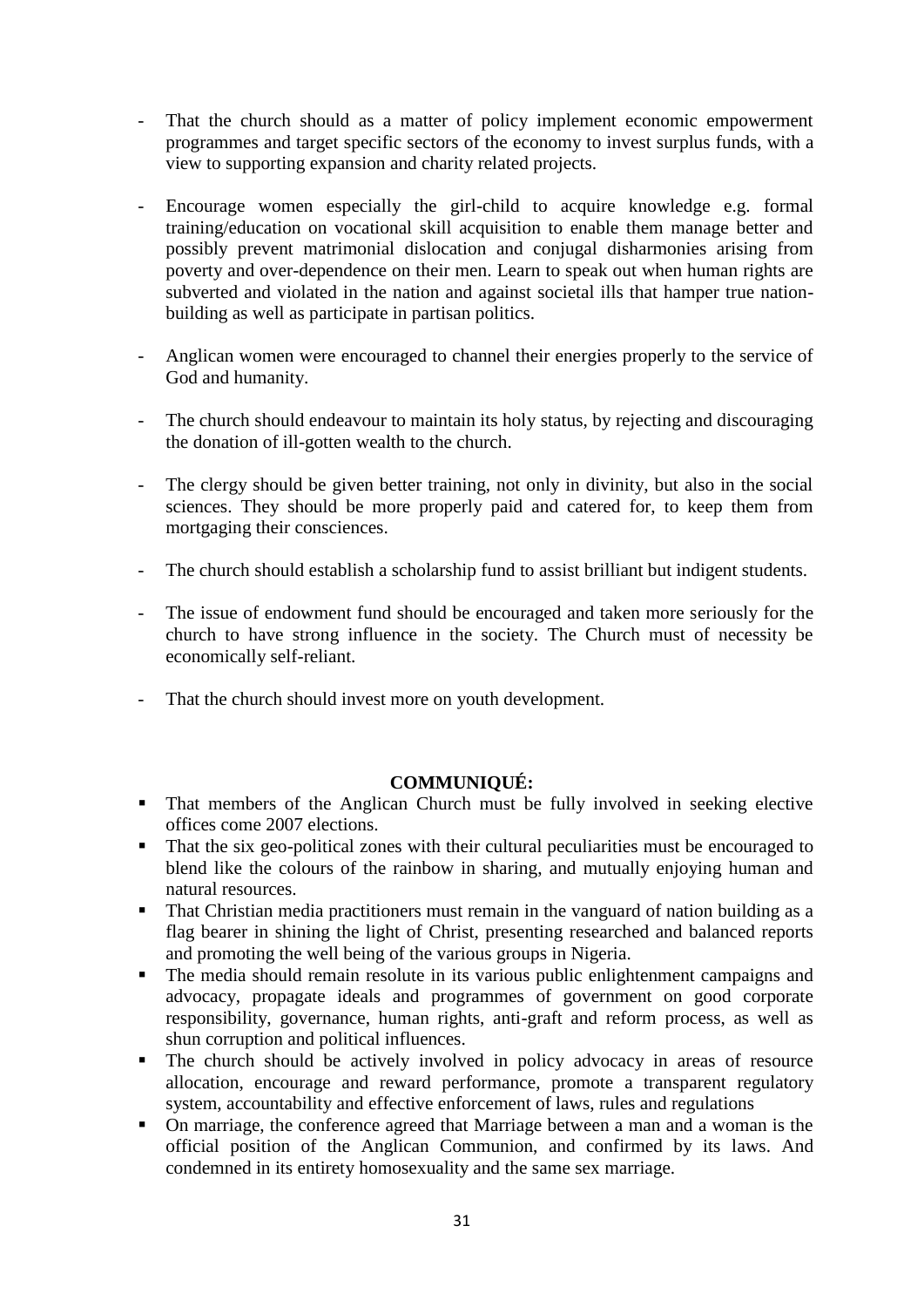- The present election time table was seen as having loopholes that could encourage election malpractice and therefore needs to be changed. The Church should bring this to the notice of the appropriate quarters.
- There is an urgent need to further develop and maintain the nation's health facilities to meet current challenges of health care delivery.
- That the church should join in the ongoing fight by the government against corruption and inculcate good norms and values by condemning acts that are inconsistent with the Christian faith.

It was adopted that the conference should be held once in three years.

#### **Justice A. G. Karibi Whyte Dr. Femi Ogunsanya**

*Chairman Planning Committee Secretary Planning Committee*

The Most Revd. Peter J. Akinola, CON, D. Archbishop, Metropolitan and Primate of All Nigeria.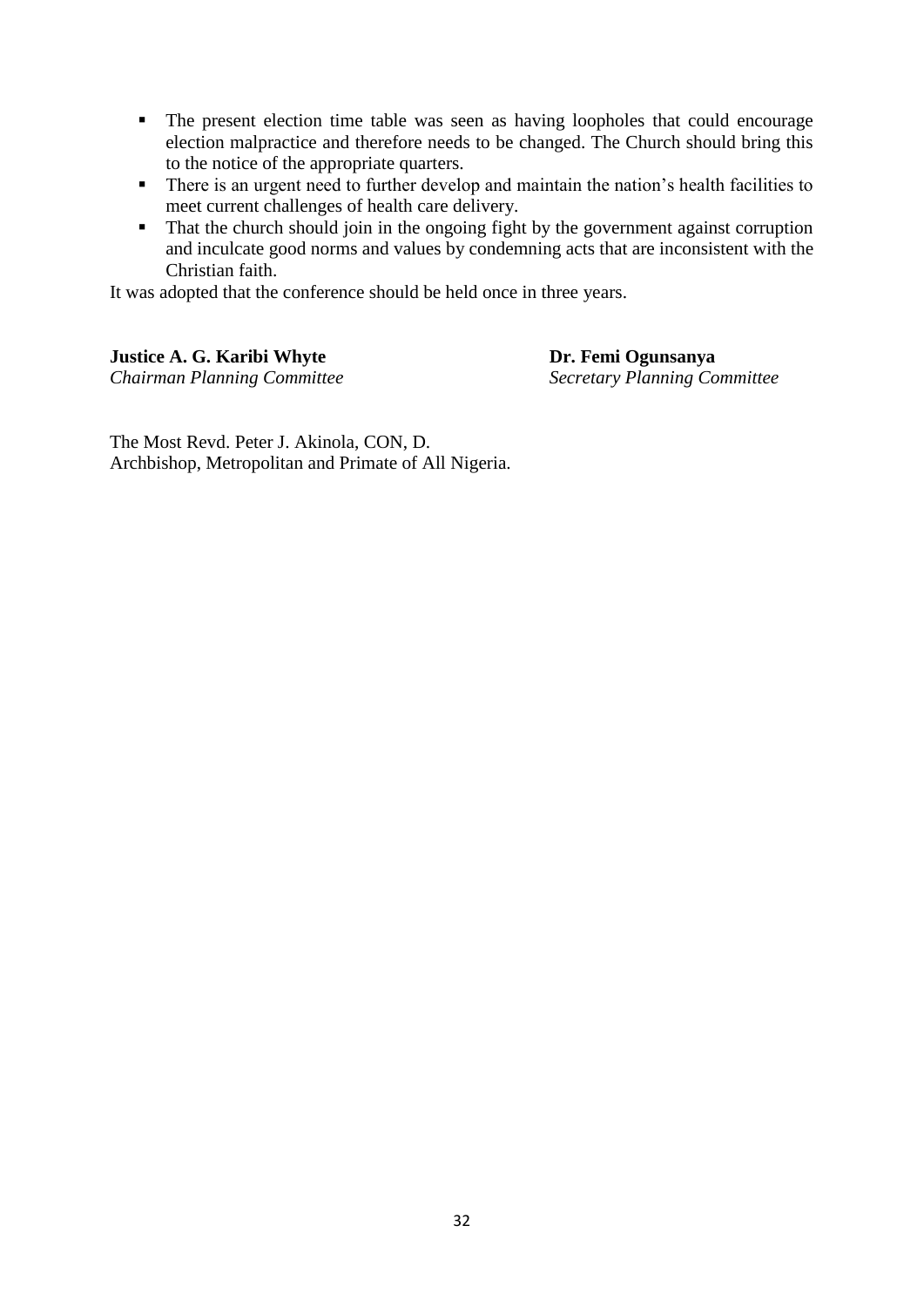#### **APPENDIX II**

### **MESSAGE TO THE NATION ARISING FROM THE POLITICAL AWARENESS SEMINAR HELD FOR THE BISHOPS OF THE CHURCH OF NIGERIA (ANGLICAN COMMUNION) ON WEDNESDAY, SEPTEMBER, 13, 2006, AT ST. PAUL'S CATHEDRAL CHURCH, DIOBU, PORT HARCOURT, RIVER STATE.**

#### **INTRODUCTION:**

The Bishops of the Church of Nigeria (Anglican Communion) met in a seminar on Political Awareness in the country on the  $13<sup>th</sup>$  day of September, 2006 at the Cathedral Church of St. Paul"s Diobu, Port-Harcourt in the Diocese of Niger Delta north. After a very deep prayerful exposition and exhaustive deliberation on the current political process, as well as the security demand , mobilization and laws towards a successful general election in the country next year, issues the following statements:

#### **1. COMMENDATION:**

The House of Bishops highly commends the leadership of the Church of Nigeria (Anglican Communion) for putting in place such an educative, informative and brainstorming seminar for the house of bishops at this crucial stage of our nation"s history and development. It also places on record, the contributions of our Resource Persons: Prof Maurice M. Iwu, Chairman Independent Electoral Commission, Mr. Sunday Ehindero, inspector General of Police. Alhaji Mohammed Faruk, Director General, National Orientation Agency and Hon. Austin Opara, Deputy Speaker, Federal House of Representatives, towards the success of the seminar. The first three personalities not only attended in persons, but also made remarkable contributions that have made the Church and her leaders better informed on the ongoing electoral process in the country.

#### **2. INEC AND 2007 GENERAL ELECTIONS:**

The Church of Nigeria admires with great enthusiasm, the zeal, commitment and determination of the Independent National Electoral commission to conduct a very credible election in the country come 2007. It however notes with sadness that since independence, the electoral process in Nigeria has been characterized by massive rigging, political violence and thuggery, politics of bitterness and imposition of candidates among others. It also decries the fact that party politics, sentiments and quest for political power and public office, are not a means of bringing about development, but as vehicles of personal aggrandizement and disbursement of patronages to supporters and cronies, Synod enjoins INEC to be resolute and steadfast in its determination to make the forthcoming general elections a watershed for an enduring democratic culture in Nigeria.

#### **3. THE NIGERIAN POLICE AND THE DEMOCRATIC ELECTORAL PROCESS:**

The house of Bishops underscore the crucial but central role of the Nigerian Police in ensuring the success of the democratic electoral process in this country. It is however inconsolably worried that the Nigerian Police is not only ill-equipped, but also poorly motivated for their job. That the Nigerian Police has no functional aircraft for effective surveillance and monitoring coupled with the fact that armed robbers and social miscreants have stronger fire-power is not only a threat, but poses a real danger to the maintenance of peace, order, security and good governance in this country. It therefore calls on the Federal Government to take urgent steps at repositioning the Nigerian Police for effective discharge of their constitutional obligations by ensuring not only the